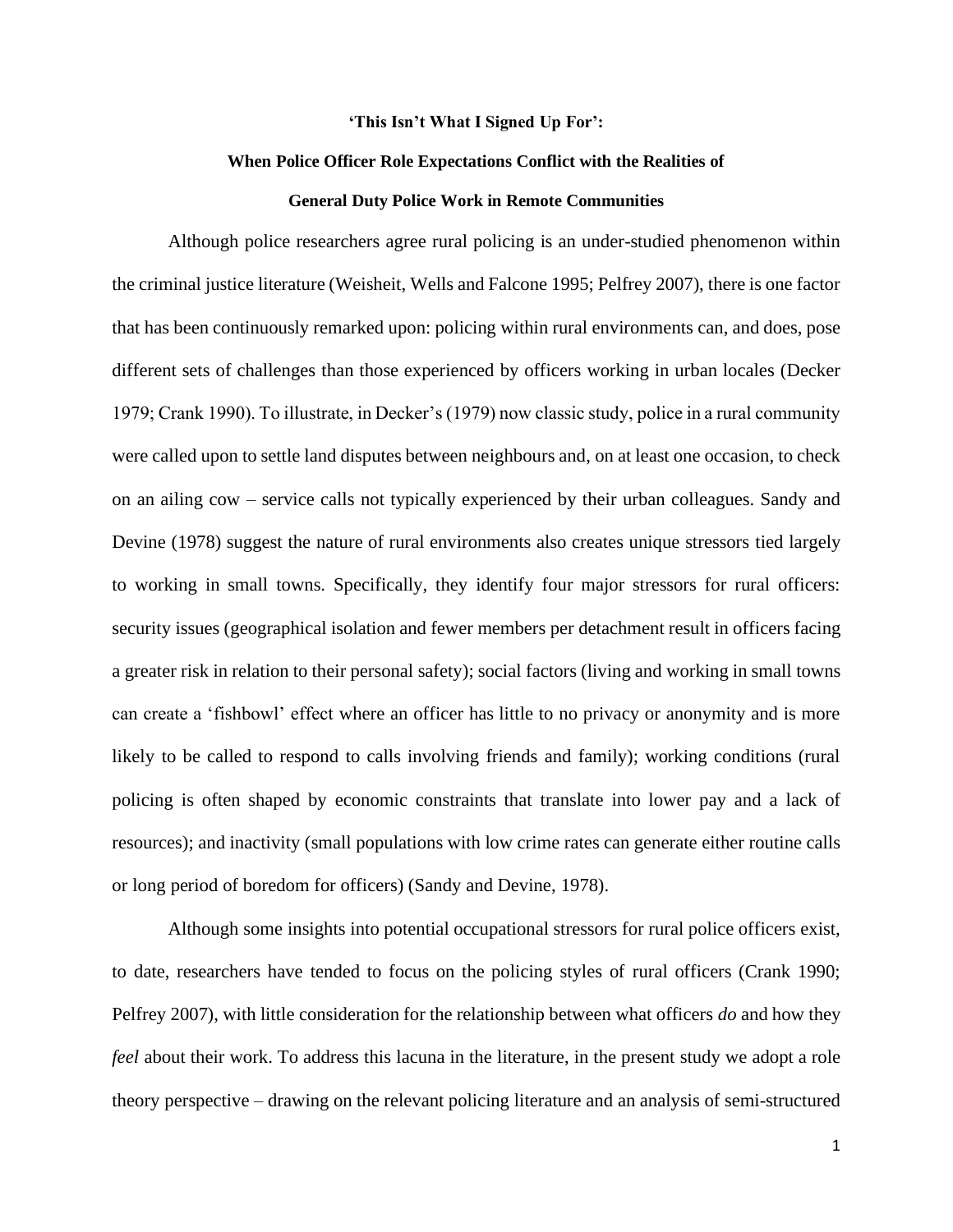interview data with rural police officers alongside participant observation – to reveal how features of rural policing often require officers to adopt specific roles with associated tasks, or ways of performing tasks, that they might otherwise eschew ('role strain'). To do so, we draw on data collected from semi-structured interviews conducted with twenty (n=20) currently serving police members, each of whom is presently assigned to one of seven rural police detachments in a Canadian province. We also draw on insights derived through field observation of police work in a rural detachment in this same province.

# **Role theory and the nature of police roles**

Role theory focuses on how individuals adopt patterned modes of social behaviour – roles – to meet real or perceived social expectations (Merton 1957). Although commonly associated with the symbolic interactionist perspective, early developments in role theory can also be attributed to the work of social psychologists, structural functionalists and organizational behaviouralists (see Merton 1948, 1957**;** Mead 1934; Linton 1936), who were variously interested in how consensus develops around specific roles and role expectations, individual and group conformity to roles, role taking behaviours and forms of role conflict and strain (Biddle 1986). Indeed, Ralph Linton (1936), an anthropologist, notably observed that individuals in any society hold multiple statuses (social positions with accompanying rights and obligations) that entail the adoption of ascribed modes of behaviour (what we term 'roles'). More simply put, following Linton, role theorists generally view a role as a set of behaviours associated with a status that is either conferred on an individual through effort ('achieved') or at birth ('ascribed').

In the case of police officers, it is somewhat axiomatic to refer to the fact that, by virtue of the public office they hold, they occupy a unique social status as individuals empowered by the state to use force in the pursuit of lawful objectives (Bittner 1990). As an achieved status, the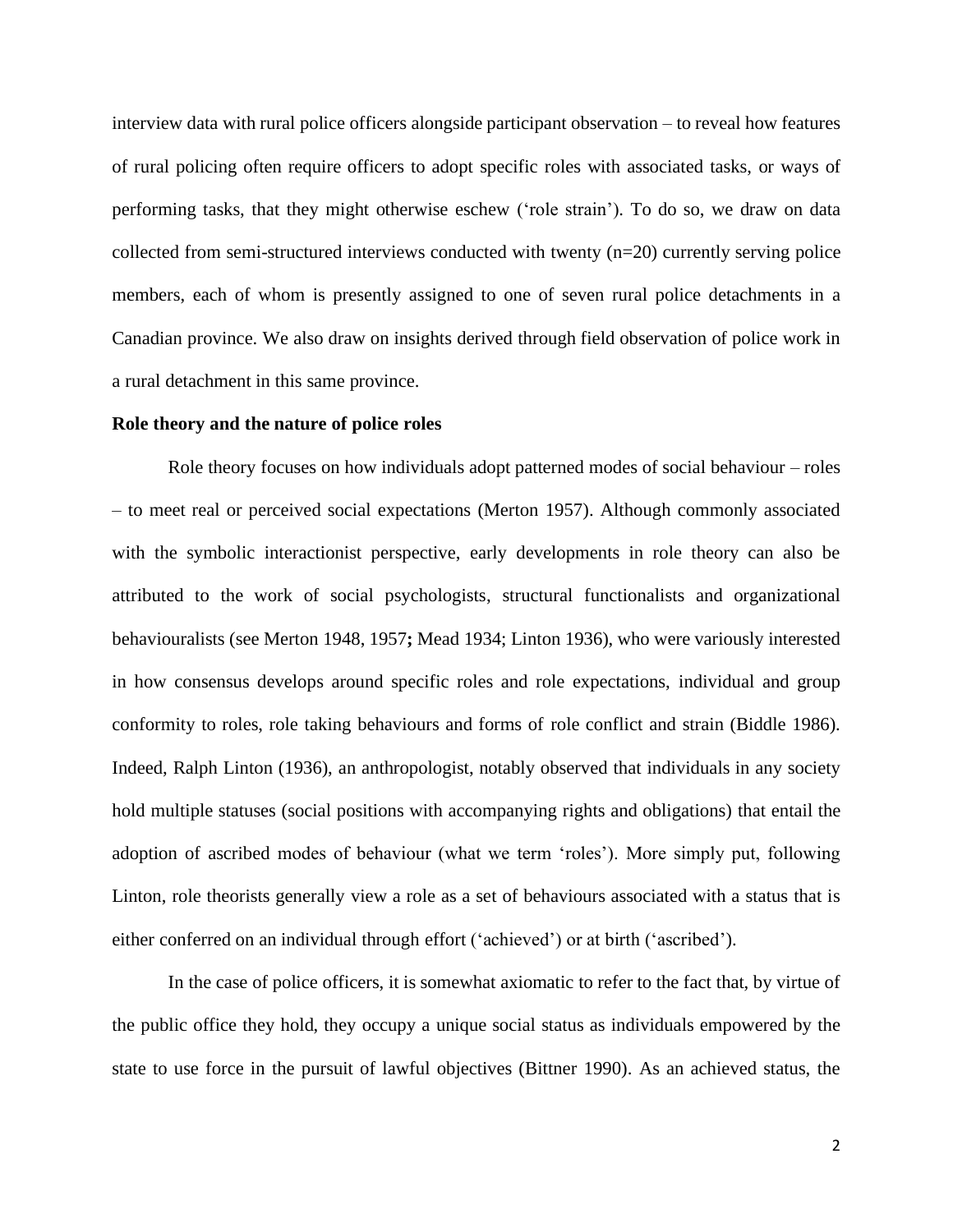extent to which this status is truly unique has been challenged more recently (see Brodeur 2010), although consensus remains among policing scholars as to the primary roles police officers adopt in fulfilling their work duties. However, how their specific roles may cause internal tensions for the individual – that is, generate what role theorists refer to as 'role strain' (Goode 1960) – has received little if any attention in the literature. Nonetheless, over decades of research, the roles of law enforcers, peacekeepers, social workers, and knowledge workers have been consistently identified.

# *Law enforcers*

Many scholars agree that law enforcement is the primary role of police and defines the policing function (Shearing and Leon 1992: 218-9). Drawing on work by Banton (1964), Bittner (1967; 1970) explored the role of 'law enforcement', first in his ethnographic study of the policing of 'skid row', and then later, in his highly influential work, *The Functions of Police in Modern Society*. In essence, the conceptualizing of the police as 'law enforcers' highlights their power to invoke the law by applying sanctions to any person found or thought to be in its violation, albeit through issuing tickets or warnings, effecting an arrest, or even using force to stop actual or potential law breaking behaviours – what Ericson (1981) termed 'reproducing order'. The law enforcer role is not, however, simply about the reproduction of order in a given instant; it also includes activities aimed at processing cases through the criminal justice system, with an emphasis on arrests and arrest-related procedures that advance criminal justice processing (author cite).

However, as recognized by most policing scholars, officers generally spend little time engaging in 'law enforcement' pursuits and when they do, as Wilson (1968) highlights in reference to the patrol officer's function, their activities are largely clerical. Traditionally, the average patrol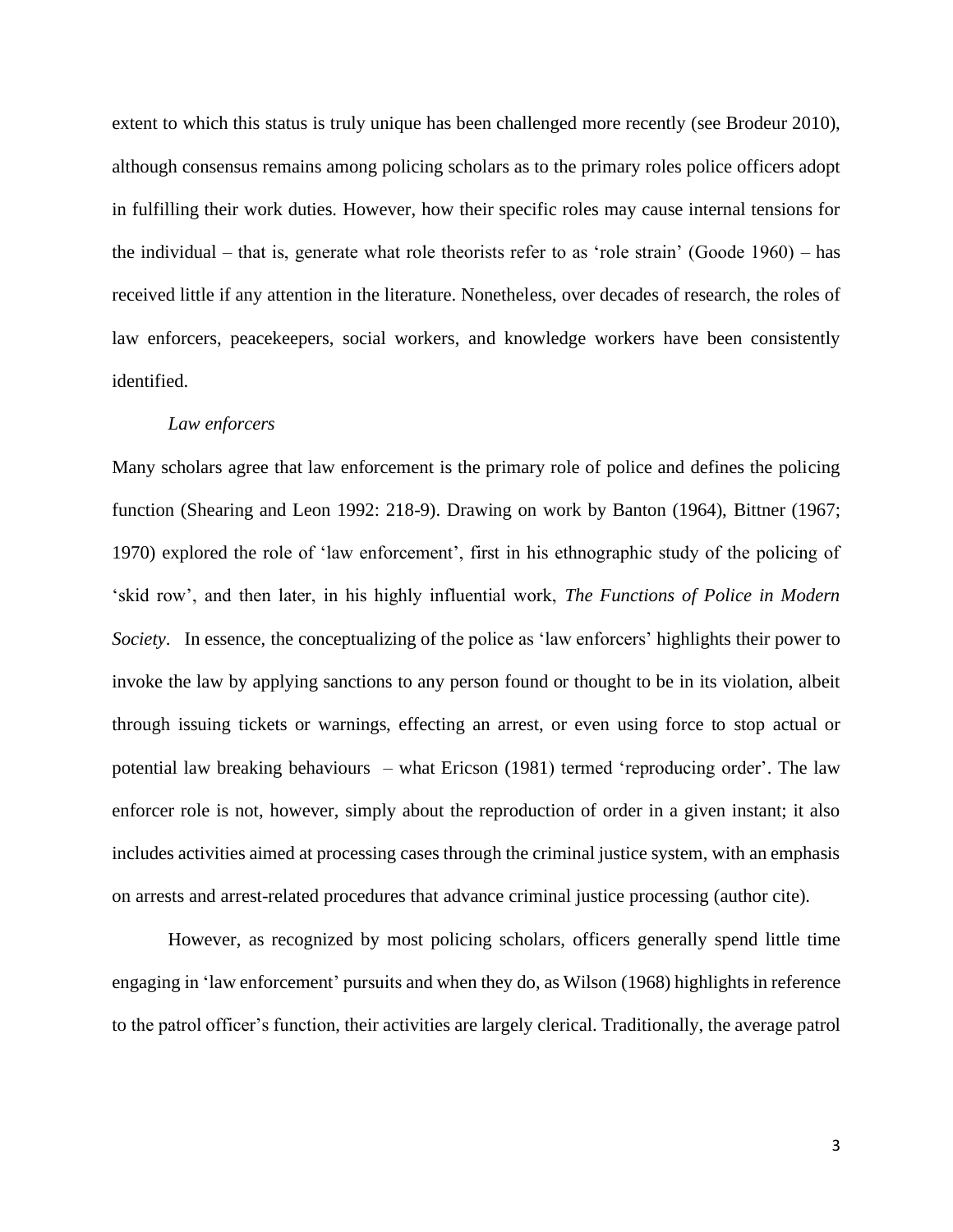officer spends more of his or her time on order maintenance tasks (e.g., administrative work) that do not result in the direct invocation of the law.

# *Peacekeepers*

As 'peacekeepers' (Bittner, 1967) – that is while engaged in 'order maintenance' activities – police use discretion to deal with minor offences (Harcourt, 2001). They also engage in a range of other informal, extra-legal activities to minimize disorder and reduce tensions that could otherwise encourage crimes or disturbances – such as setline interpersonal disputes and/or issuing warnings to active or potential wrongdoers. Decisions as to whether to invoke the law or use discretion reflect individual police styles (Muir 1977), as well as the need by officers to "solve certain pressing practical problems in keeping the peace" that more readily lend themselves to the use of informal solutions than resort to law enforcement(Bittner 1967: 710).

Bittner (1967), returning to the example of skid row policing, argued that order maintenance policing reflects the structural demands police face. The role of the police becomes to contain a space and its inhabitants using discretion and informal proactive policing techniques, including coercion, to maintain order. When extrapolated to the structural demands placed on the police in rural communities, where alternative service providers are not available, knowledge of the jurisdiction and its inhabitants helps formulate effective responses to local situations thus maintaining order and reducing the potential for 'trouble.'

# *Social workers*

Extending Bittner's (1967) observations, researchers sought to extrapolate the nuances of the nonlaw enforcement aspects of police work. . Recognizing the fact that police routinely provide assistance to those in need outside of official law enforcement or other actions, a view of police as social service providers emerged (author cite).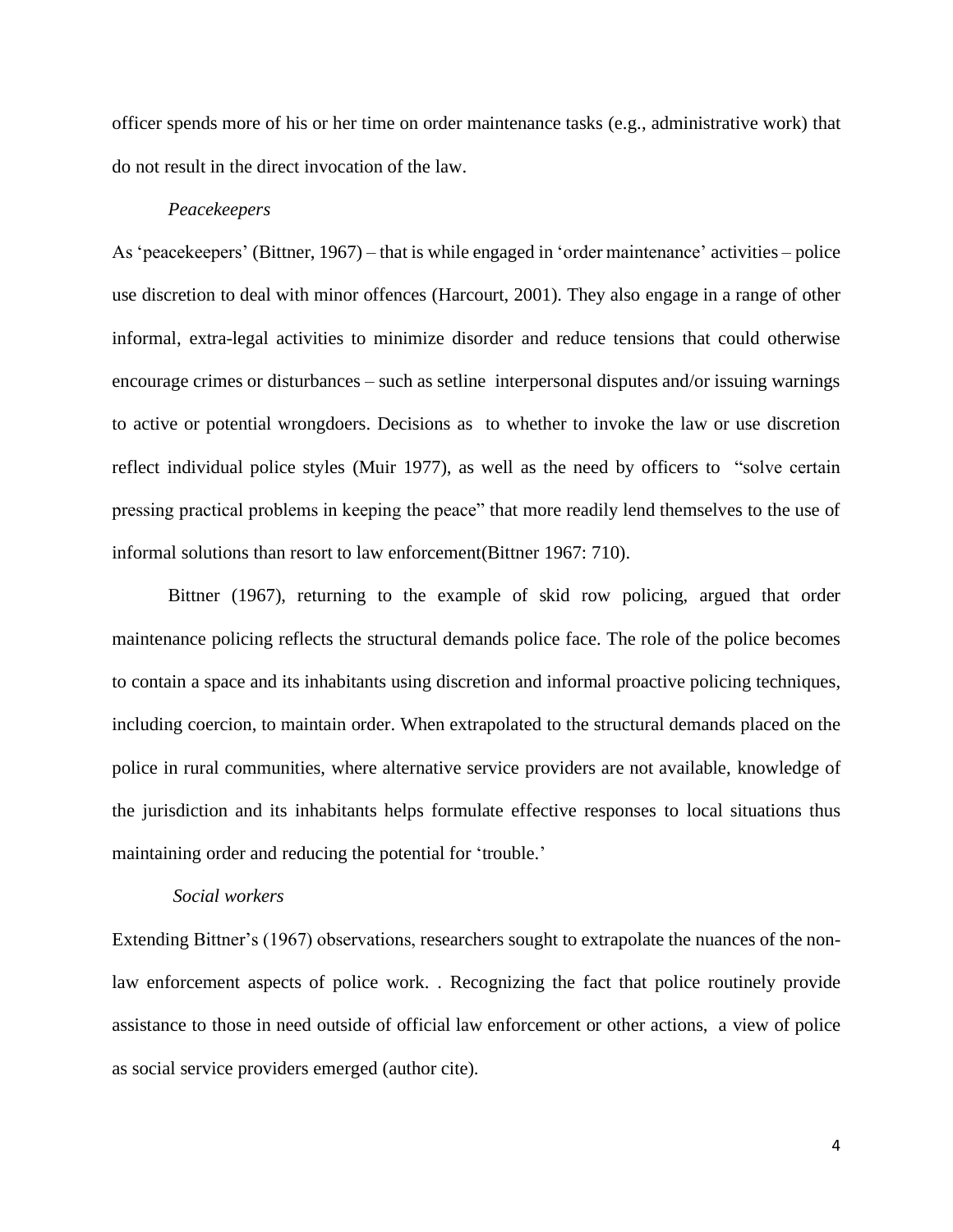Studies of *why* police are prepared to respond to calls for service also precipitated the rise of the social work model of policing (Skogan 1990). Given police are readily available to respond to calls for service 24 hours-a-day seven days-a-week, they are too often the recipients of calls concerning non-policing matters from citizens. Their authority and access to resources further misleads some in the general public into soliciting their advice, even assistance, in neither criminal nor policing related matters (Waddington 1993). In this sense, police are treated as social workers.

In the 1990s, the social work model expended its scope with the rise of community (Herbert, 2001) and problem-oriented policing (Goldstein, 2001). These two approaches, theoretically, underscore the social work component of policing through a re-visioning of the police role as proactive 'problem solving' within communities. This re-casting, as Trajanowicz, Kappeler, Gaines and Bucqueroux (1998: 19) argue, is not antithetical to traditional understandings of the police role, as some critics of community policing suggest, given "social work has always been an important element of police work." The social work orientation of the police role becomes normalized in the democratic ethics informing the community policing model, it underpins its central philosophy, that is: police are accountable to the community.

#### *Knowledge workers*

Scholars such as Ericson (1981) and Manning (1977) have highlighted the fact that police work occurs within institutional contexts shaped by bureaucratic rules and communication systems. Within this environment, police organizations are routinely gather and transfer knowledge within and across institutions – from generating reports on case workloads to creating statistics on highway accidents . To produce and transfer this knowledge, police officers are tasked with transforming each of their activities, observations and/or events attended into data that can be processed and used for governance and/or risk management purposes (Ericson and Haggerty,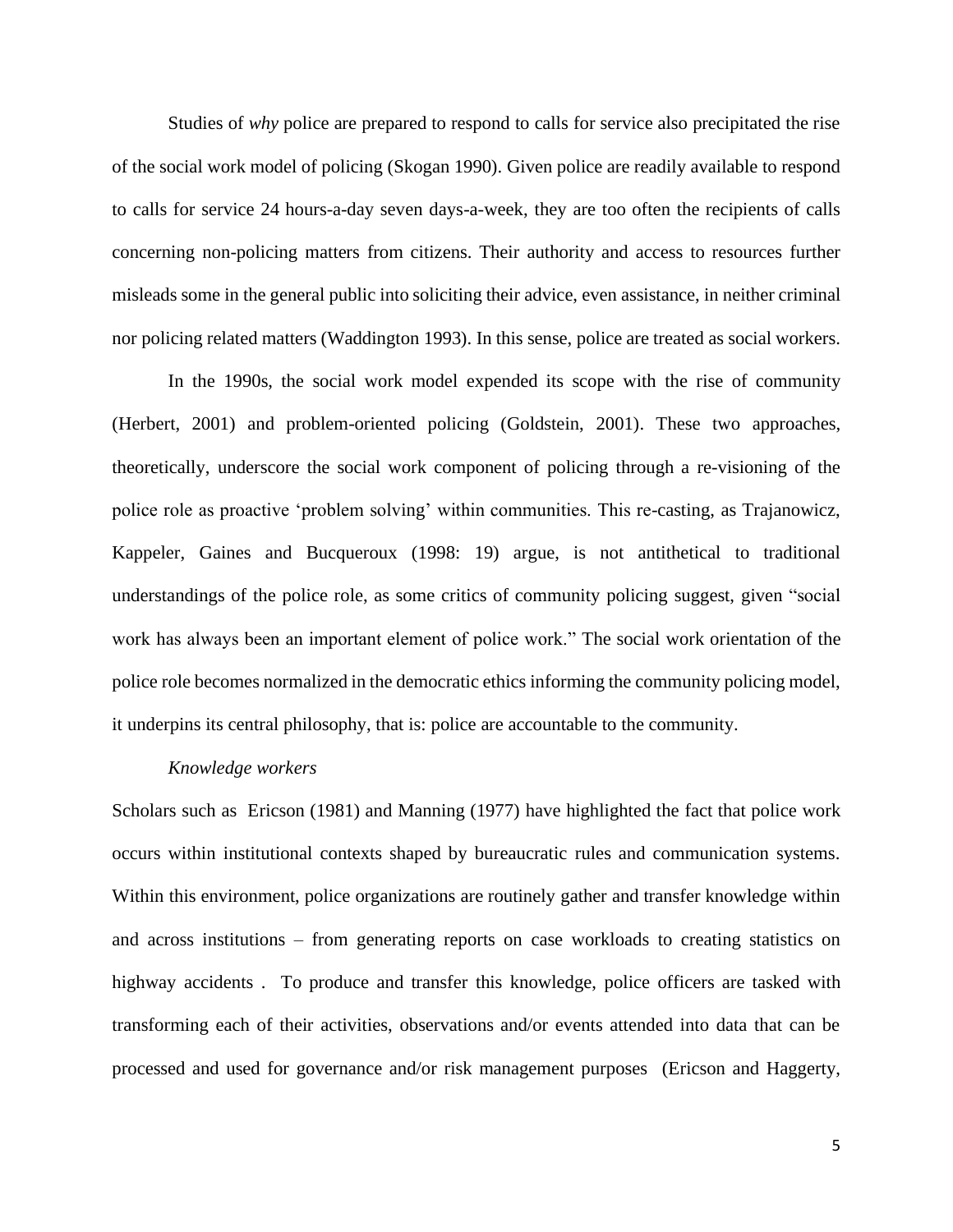1997). As demand for inter- and intra-institutional knowledge increase, so too do demands on individual officers to produce 'paperwork' (ibid). As Brodeur and Dupont (2006: 12) have noted of what they observe to be an "impressive multiplication of the number of forms that the police have to fill out ... with very little zeal," these authors see not the production of reams of useful information, but "a stifling bureaucratization of policing … which is acutely resented [by officers].

Taking into account an array of studies demonstrating the transformation in the quantity, type and uses of police information (see as more recent examples, Malm, Pollard, Brantingham, Tinsely et al. 2005; Brodeur and Dupont 2006; ' Ericson and Haggerty (1997: 41) point out how policing had become "a matter of surveillance, of producing knowledge of populations that is useful for administering them." This includes police relaying information to industries, such as insurance, *and* the law of contracts, as it is more economical and expedient to transfer property crimes (e.g., fraud, vandalism and theft) to insurers who can, and do, invest in proactive enforcement (i.e. supporting private security programs and contracts that require policy holder vigilance) and reactive efforts (e.g., fraud detection programs, deductibles). It is the role of police as knowledge workers to assist other institutions in the management or risk, including the risk of crime through identifying, monitoring, controlling, minimizing, averting and, perhaps most importantly, communicating about real and perceived risks (Ericson and Haggerty 1997).

#### **Current Study**

In examining occupational stressors among police officers, researchers have tended to focus on policing in urban centers with a heavy reliance on the impacts of individual demographics, organizational characteristics and/or on work tasks (Johnson 2012). Often less examined is the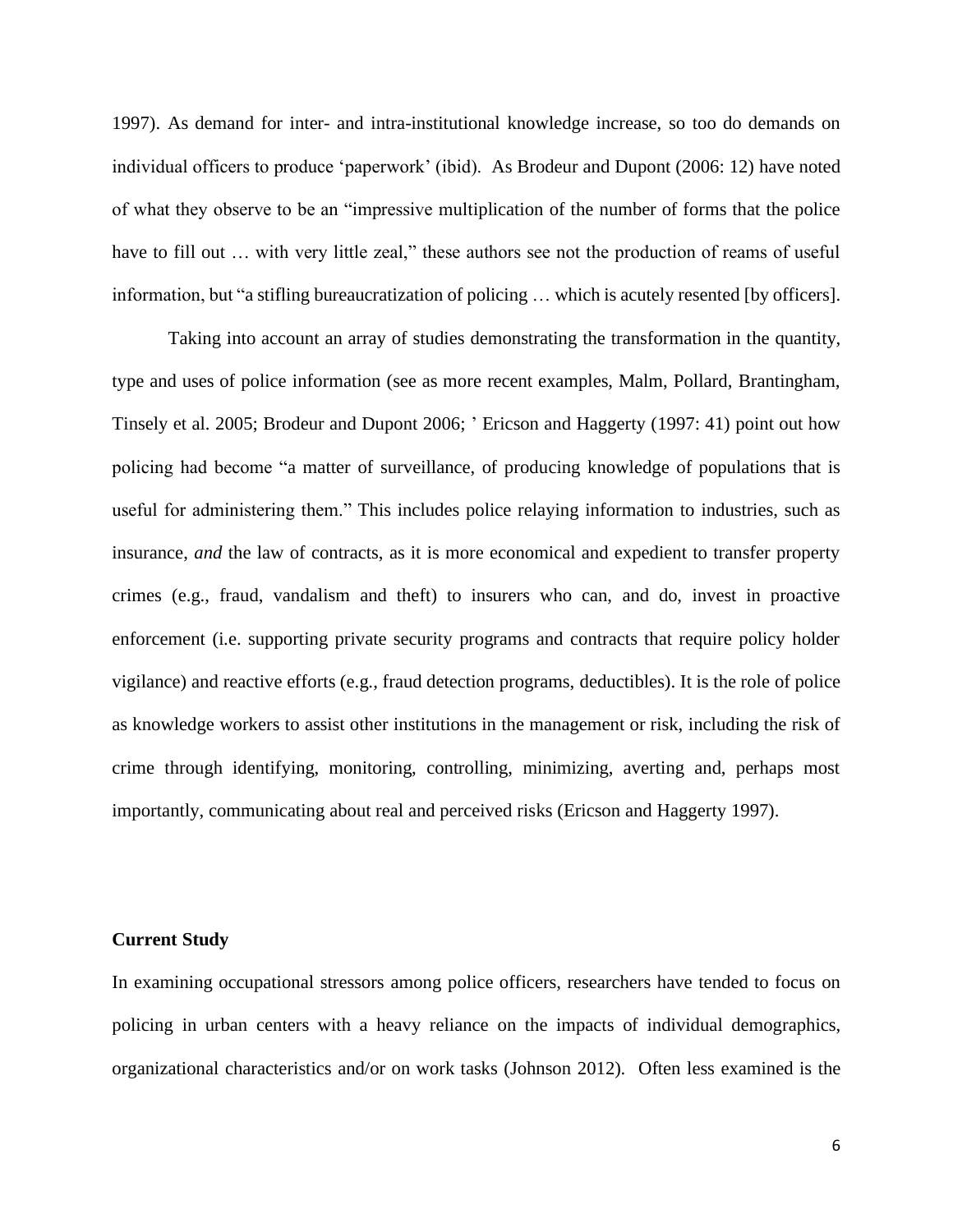specific roles police may be required to adopt to perform tasks within their occupational environment, the extent the adoption of these roles may cause internal tensions for the individual, or 'role strain' (Goode 1960), and how this plays out in rural areas. Police officers, for example, who dislike paperwork, see little value in spending their time on a queue of reports when they could be on patrol looking for drug dealers, may experience a sense of frustration. Such frustration results from a fundamental mismatch between their expectations of what they believe a police officer should be doing ('law enforcement') and the role they are being required to adopt ('knowledge work'). To what extent such mismatches lead to role strain among rural officers, who work within very different environments from their urban colleagues, is the focus of the present paper as well as to reveal how rural police officer operational their occupational role as police officers, albeit as law enforcement, peacekeepers, social workers, or knowledge workers.

#### **Method of inquiry**

This paper is drawn from a larger mixed-methodological study conducted by our research team on the policing of youth within one, largely rural, province in Eastern and Atlantic Canada. The analysis presented here is based on the qualitative portion of the study, which entailed in-depth semi-structured face-to-face interviews with twenty (n=20) police officers from communities across the province. To supplement these interviews, observational data was also collected through field work.

# *Data collection*

To locate potential interview participants, the researchers visited six rural detachments across the province and interviewed members of a seventh detachment in another location. Each interviewee was self-selected; that is, after being briefed on the purpose of the study – to improve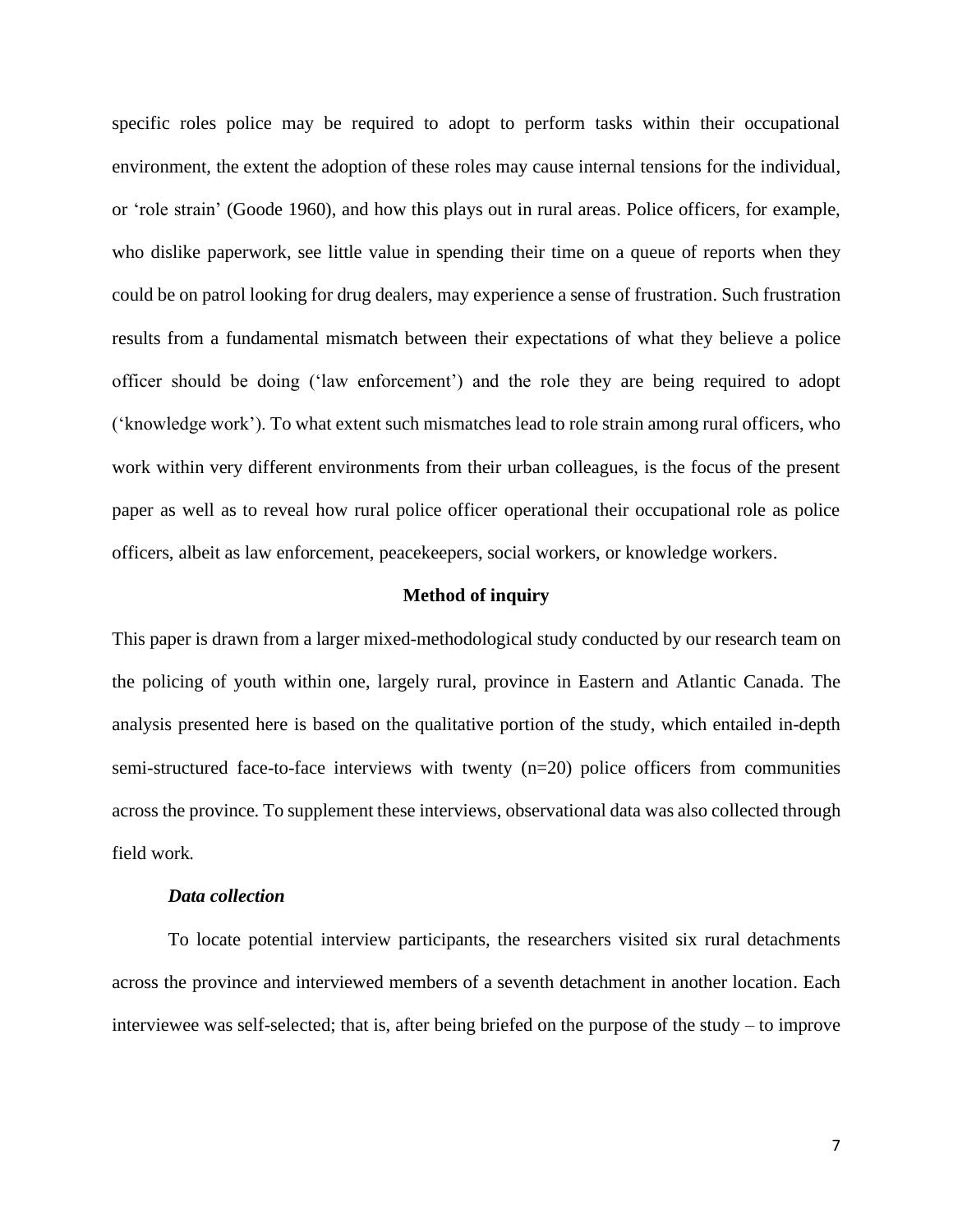our understanding of youth policing within rural areas – each person chose whether they wished to participate.

On average, interviews were typically between 40 and 70 minutes duration and conducted with the interviewer first adhering to an interview guide. However, the interviews were only semistructured in nature as this guide was abandoned as the interview progressed and instead the conversational path followed the trajectory set out by the interviewee. Each team member received pre-field training in qualitative interviewing techniques and received further training and supervision in the field on technique and how the interview guide should be used under the guidance of two experienced team members. This guide consisted of questions related to the following topics: a) basic demographic information<sup>1</sup>; b) views on youth crime; c) attitudes toward youth policing; d) strengths and limitations of the policing environment and their effects on youth policing. Questions about police roles and the potential for role strain and/or role conflict were included under the final category. We specifically enumerated each of the four standard policing roles for interviewees – law enforcement, social work, peacekeeping and knowledge work – and then posed variations on two questions: (1) 'which of these roles did they see as best representing how they see their work?' and (2) 'which best represents their desired occupational role?' We also provided space for interviewees to elaborate on their responses and/or construct and discuss other roles they felt they occupied in their occupational work, which are draw upon to inform the analysis.

To supplement interview data, one of the researchers also engaged in ethnographic fieldwork at a rural police detachment for a period of one week. During this time, she was placed

 $<sup>1</sup>$  Due to the interviewed officers being based in smaller detachments, we have taken the liberty</sup> of masking some potentially identifying features, including gender where appropriate.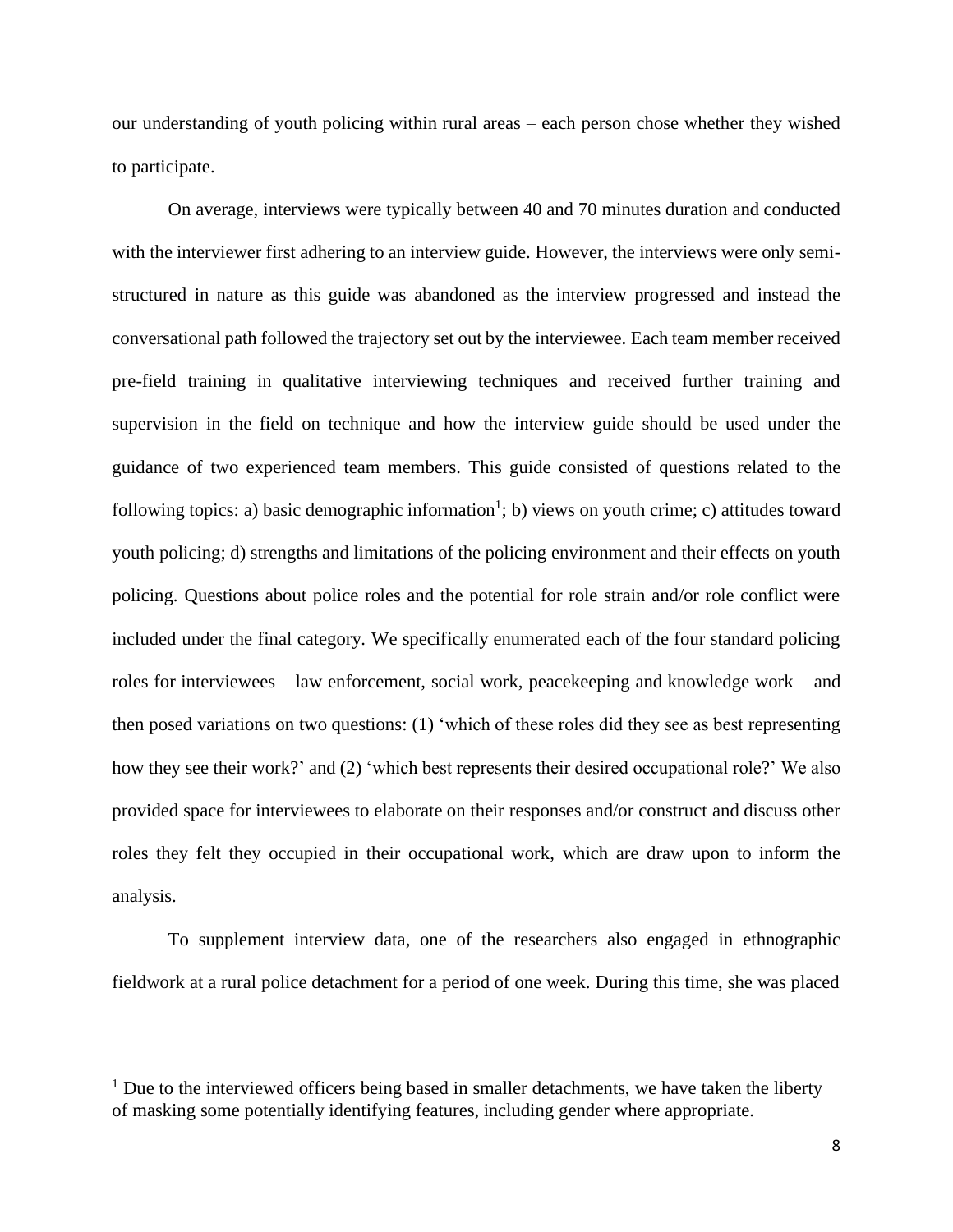at a desk among the patrol officers, with access to the police leaders' offices, and was able to freely observe and record in her notes the work of officers on day shift. She was also able to read back some of the observations recorded in her field notes to the officers in order to solicit feedback on the insights developed and other relevant comments.

# *Data analysis*

To code and analyze the data collected, thematic analysis was employed (Braun and Clarke 2006). Initial coding used an inductive approach where, first, participant responses, as indicated by an interviewer on the interview guide, were coded. This first step resulted in a data set that provided basic information regarding demographic factors (age, rank, length of service) and police experiences. These results were subsequently verified against interview transcripts. To develop a set of thematic codes from the interviews, interview notes were compared to notes taken during readings of the transcripts. It was during this step that the issue of a mismatch – and thus the potential for role conflict – emerged between what police officers said were their actual versus desired police roles. Next, we returned to the transcripts and began to identify relevant sub-themes (see tables 1, 2 and 3), which were subsequently coded. Field notes were also subjected to the same coding scheme.

#### **Table 1: Sub-themes used in coding for the theme of 'how I see my role as a police officer'**

Themes Sources drawn from

| Law enforcer     | Research literature                |
|------------------|------------------------------------|
| Social worker    | Research literature                |
| Peacekeeper      | Research literature                |
| Knowledge worker | Research literature                |
| Babysitter       | Interview data; field observations |
| <b>Doctor</b>    | Interview data                     |

#### **Table 2: Sub-themes used in coding for the theme of 'my desired occupational role'**

| <b>Themes</b> | Sources drawn from  |
|---------------|---------------------|
| Law enforcer  | Research literature |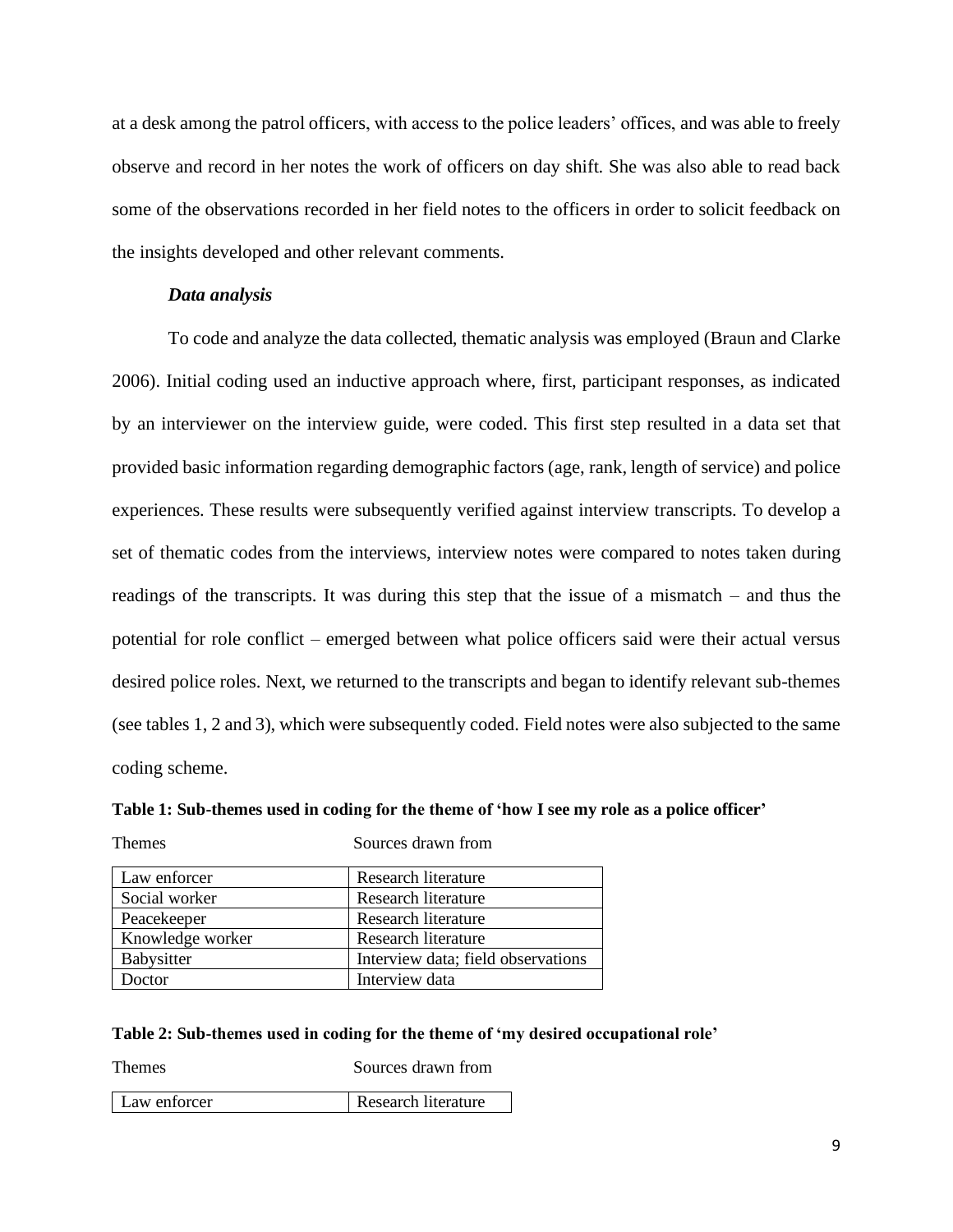| Social worker    | Research literature        |
|------------------|----------------------------|
| Peacekeeper      | <b>Research literature</b> |
| Knowledge worker | Research literature        |

## **Table 3: Sub-themes used in coding for the theme of 'role conflict'**

| <b>Themes</b>               | Sources drawn from                 |
|-----------------------------|------------------------------------|
| Not feeling good about work | Interview data                     |
| Not providing service       | Interview data                     |
| Frustration                 | Interview data; field observations |
| Work as difficult           | Interview data; field observations |

To ensure inter-rater reliability, we note that all coding was independently verified by another team member.

### *Research context*

Given some of the unique features of the jurisdictions the officers in our sample police, and the impact of some of these elements on the style of policing demanded of them, it is incumbent to give a brief description of their occupational environment. This study was conducted in a Canadian province where the majority of the population is concentrated in one of a handful of cities and towns. Of the 405,000 square kilometers this province comprises, most is uninhabited, sparsely inhabited or made up of small, rural communities. It is this vast, largely unpopulated space that the officers in this study are responsible for policing. They work within one of approximately fourty detachments across the province that range in size from ten active members to nearly forty. Many of the patrol areas they cover are so remote, that there are stretches of road in which they have no cellular or other means of communication (i.e., in some areas internet access remains exclusively dial-up). One officer related a story of having to park his cruiser and knock on a citizen's door in order to call the detachment to request back-up. Despite these and other related challenges, these officers are responsible for the enforcement of all federal laws, provincial quasilaws and, technically, municipal bylaws.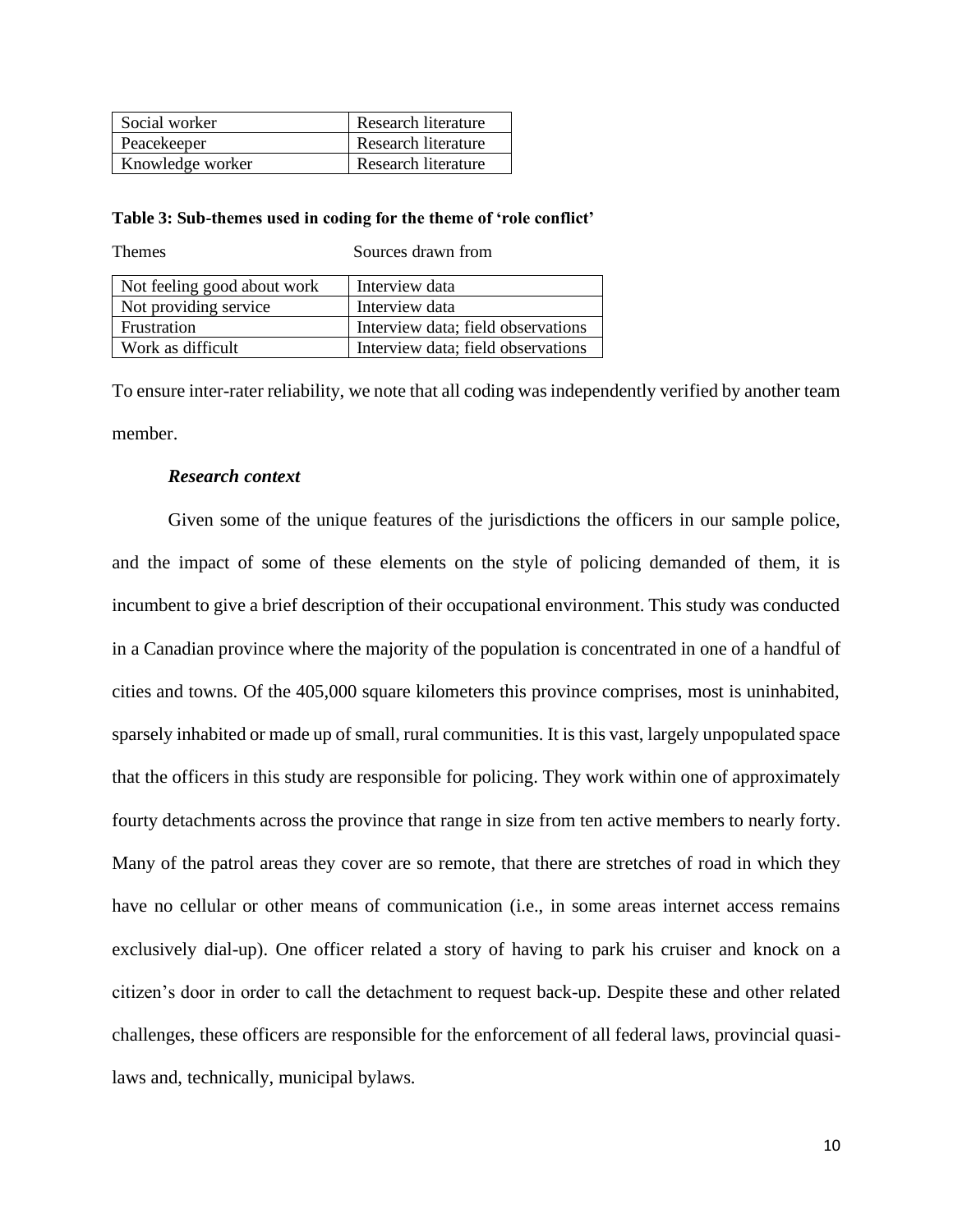# **Theme 1: How I see my role as a police officer**

When asked how they would conceptualize their work in light of the four roles commonly identified within the policing research literature, several officers cited law enforcement alongside another role and only one officer cited law enforcement alone. Most commonly, the law enforcement role was paired with peacekeeping: "The first two – law enforcement/peacekeeping – because to me it's hand-in-hand. I want to go out there to stop shit from happening, not to go there after it's done." This officer was assigned to one of the busier detachments with a larger and more stratified population base, thus more calls for service, and a greater number of opportunities to invoke the law. Other officers at this same detachment shared this view, including an officer who compared her present work environment to quieter postings:

Most of my career has been in isolated posts, as a police officer. And in isolated posts you're all those: you're the social worker, you're the counselor, you're the parent sometimes, police officer as well. In a community like this, it's different altogether. Larger population base and it's so busy here.

As this officer's words reveal, although law enforcement is a primary role for officers, the rural nature of their occupational positioning requires more flexibility in their policing role which include performing additional roles outside of strict law enforcement. The problem however arises in light of each officer's willingness or interest in holding such varying roles and the associated strain.

Some individuals cited peacekeeping as their primary occupational role, sometimes pairing it with law enforcement or social work. One officer acknowledged his role as a law enforcer, but felt he resorted more frequently to the peacekeeping role: "I would think higher [a] percentage of peacekeeper than law enforcement … I would rather settle it verbally than have to throw you in jail." Like Bittner (1967), his peacekeeping was directed toward containing a space and its inhabitants—order maintenance—, although the space was not as outwardly shaped by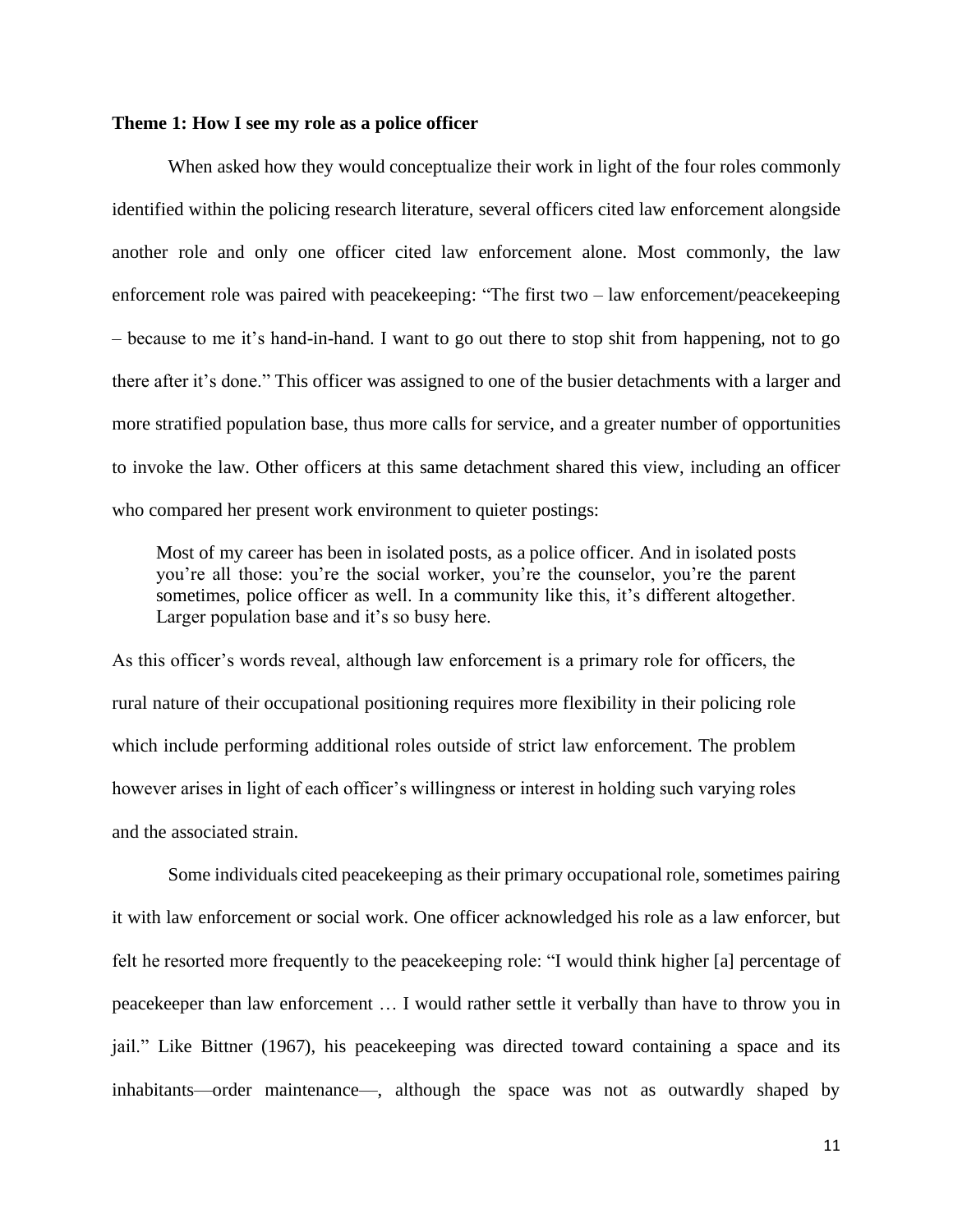criminogenic factors as one would see on skid role. Similarly, another officer described himself as "more [of] a peacekeeper and social worker." He explained:

I tell a lot of my clients or whatever, a lot of issues can be resolved just talking. And I say to new police officers, 'that's the biggest tool hey have, just to talk'. I've had other officers say I talk too much. I say, 'no, I don't think so. … I've talked more … I'll say 'gorillas' into the back of my car than I've had to wrestle in the back of my car.

This excerpt first demonstrates the officer role of peacekeeping in the community and further shows how communication skills are tied to this role, specifically the idea that law enforcement tends to require more aggressive actions in comparison to the verbal skills associated with peacekeeping.

Given the nature of policing in remote, rural communities – which poses its own unique challenges – it is not surprising that officers in smaller, more isolated detachments reference the social work components of their work life. While conducting fieldwork in the detachment office, one of the researchers observed an officer taking a call for service from the local school. An eight year old had locked himself in a bathroom stall and the school was requesting that an officer come and get him out. As he was donning his jacket, the officer joked that he intended to resolve the situation by luring the child out with a chocolate bar. By the time the officer arrived on scene, the child had already left the stall. In discussing the nature of this call with other officers at the detachment, no one was surprised by this use of police services within the community.

Other officers cited the extensive volume of paperwork they deal with in relation to calls for services and processing criminal cases as the reason they saw themselves more as knowledge workers than any other role. Individuals in this group did not, however, typically refer to themselves as 'knowledge workers,' instead they used variants of the term 'data entry.' Our observations of patrol officers in the detachment office as they try to catch up on their backlog of paperwork supports the merit of this characterization. Indeed, over the course of two day shifts,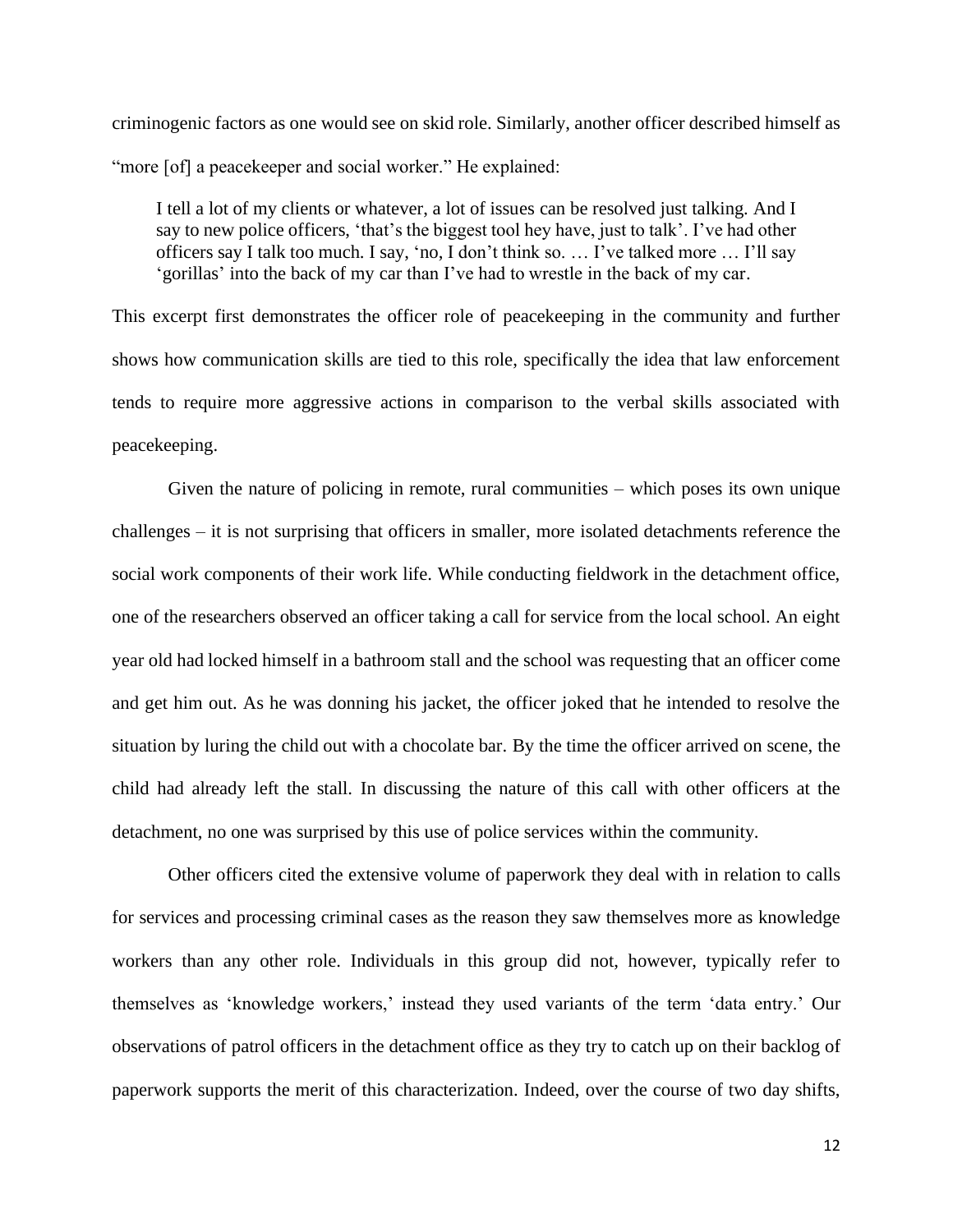one of the researchers observed a patrol officer struggling to reduce his queue of unfinished motor vehicle collision reports. When later asked about how he would describe his occupation, he replied "a computer input individual." He then added, "Information input, that's all." An officer at another detachment similarly replied, "Knowledge. Data entry. All the way." Later, "oh, I pump out stats like crazy," a female officer said. She then elaborated on this answer by adding, "I'm a walking statistic. Everything I do is based on stats. How many tickets did you write? How many domestics did you go to? How many this, how many that?" The descriptions of these officers provide of their occupational role highlights both the clerical and administrative component tied to the position of knowledge worker. Police coordinate information to be processed for transfer to other databases and institutions under the umbrella of 'governance' and to show their own occupation's utility – 'walking statistic[s]'.

One of the most common answers interviewees gave was "a bit of everything." Participants felt their role as general duty officers within their communities required them to inhabit several roles during the course of a week or even a shift. "We're everything," one female officer explained. Assigned to a small detachment with a relatively high call volume for its size, she said of herself and her colleagues, "we're everything. We're doctors. We're social workers." While another officer at a similarly under-resourced detachment responded to the same question stating:

I see myself wearing even more hats than that, because I am [pause] a social worker. I'm a babysitter. I'm a marriage counselor. I'm a mental health advocate. I'm a police officer. I am a peacekeeper. But the amount of stuff that we do and deal with, most times I'm a negotiator and a mediator. That's seven things that I counted off that I am.

Echoing this officer, officers routinely described the diversities of roles they were left to occupy when on duty. An officer at another small detachment explained the roles he adopts as a function of the challenges that come from working within a rural policing environment. Comparing his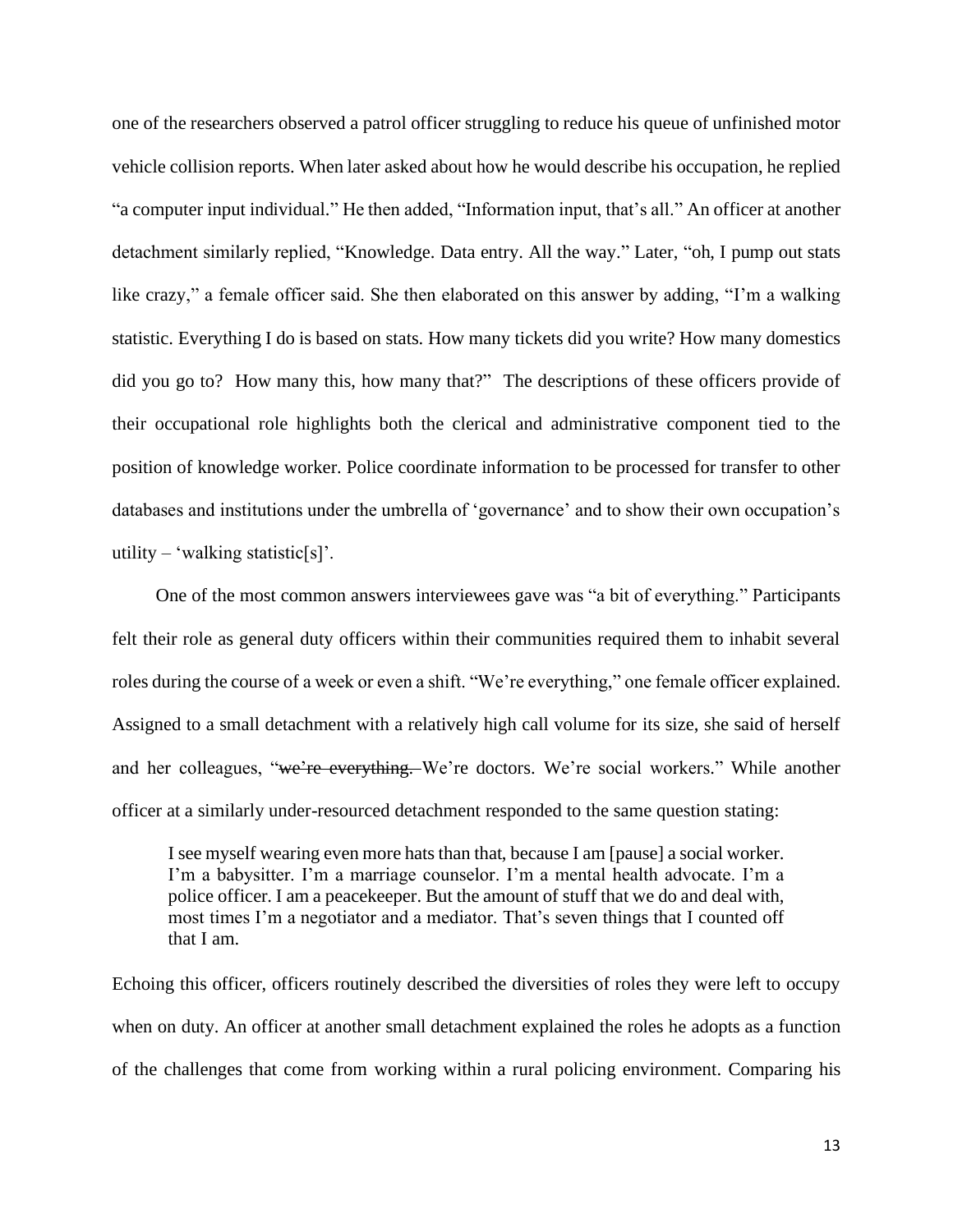situation to that of his colleagues in other provinces, he said, "their way of policing … is totally different. We have an organization that's trying to make a fit for everybody … from the way you do your job to the way you interact with the community. Two totally different [styles of] policing." He felt that policing in other more populous provinces was more law-enforcement oriented, whereas police officers in his province were required to not only be generalists, but to hold a wider variety of roles simultaneously in response to community expectations borne of the fact the police are often the only on-call service providers within a fairly large geographical territory. Indeed even legal sanctions referral services or hospitals with emergency rooms were sparse in location and even more so in availability.

#### **Theme 2: What I want to be doing**

When asked whether the occupational role (or roles) officers play in their communities was their preferred work role, few responded in the affirmative. One such officer had been recently assigned to a busy detachment which, although geographically remote, had a high volume of crime and public disturbance calls. His preferred role of law enforcement aligned with how he primarily saw his work and, as a result, he was satisfied by the fact that he was doing "what I wanted to do: law enforcement and a lot of peacekeeping too." Another officer from this same detachment also saw his primary work role as law enforcement: "I kind of like to be … I still like the law enforcement side of things, and I still kind of see myself in that light." In consequence, he selfreported feeling "a great sense of satisfaction and pleasure and enthusiasm at the end of the day when I catch who I deemed to be the bad guy." In these examples, representing a select few participants, the officer's desired occupational role corresponds to their actual occupational role. In response they experience "satisfaction" and can take "pleasure" in their day-to-day work activities, which in effect minimizes role strain.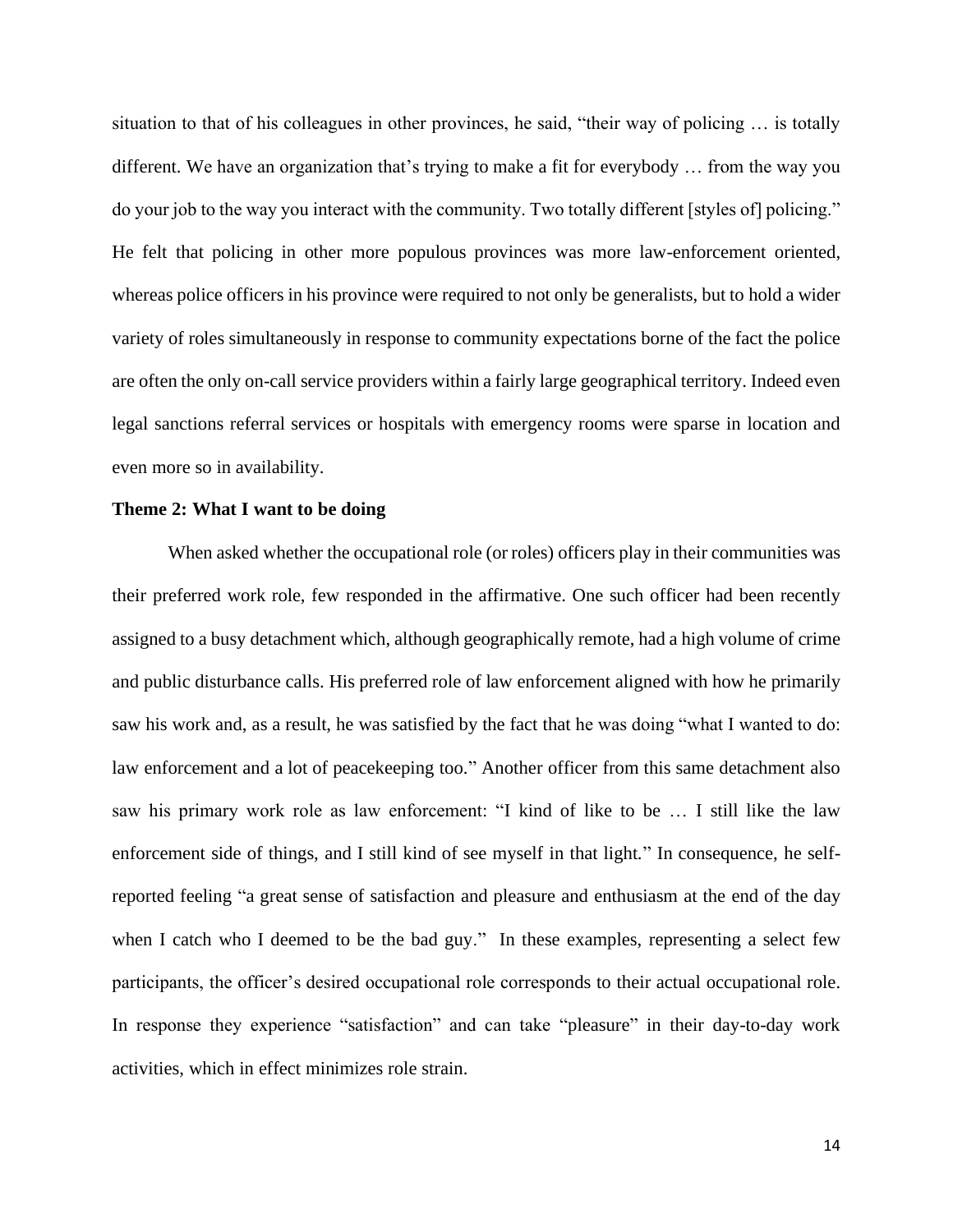Unfortunately, the majority of officers interviewed stated they would prefer to be fulfilling other occupational roles within policing rather than those they felt they currently held. The two roles most frequently cited as either desirable and/or the reason why the officer first joined the force were: law enforcement and social work. Yet, instead of fulfilling these roles, too often, officers felt trapped in the more clerical positions tied to knowledge work. For example, the officer who described himself as a "data entry clerk," did not hesitate when asked what he'd prefer to be doing: "the first two [law enforcement and peacekeeping]." He further explained, "I'm hardwired to do that"—thus evidencing the desirability of the law enforcement role. A female officer reflected on what first attracted her to the job when reporting her preferred role: "law enforcement, but with a little of the social work stuff." Similarly, prior to the following exchange, an officer disclosed his reasons for joining for the police force, which were rooted in typical law enforcer tasks, such as investigating and arresting suspects:

Q: Of those four roles – law enforcement, peacekeeping, social work, and knowledge work – which one do you feel best reflects what you actually do?

A: Social work.

- Q: And what did you sign up for?
- A: Exactly [laughs]

Across these excerpts the primacy most officers give to law enforcement, over social work and all other roles, is evinced as well as how social work, or some mix of social work and law enforcement, were also seen as preferred roles. An officer, who felt most of her time was taken up with paperwork, was very clear in terms of her desired role: "the social work part because I joined the police force to help people. It's not for the pay cheque. It's not the power trip. I could care less." She was joined in her views by a colleague at a different smaller detachment who similarly preferred adopting a social work role in relation to the calls he deals with: "I don't mind the social.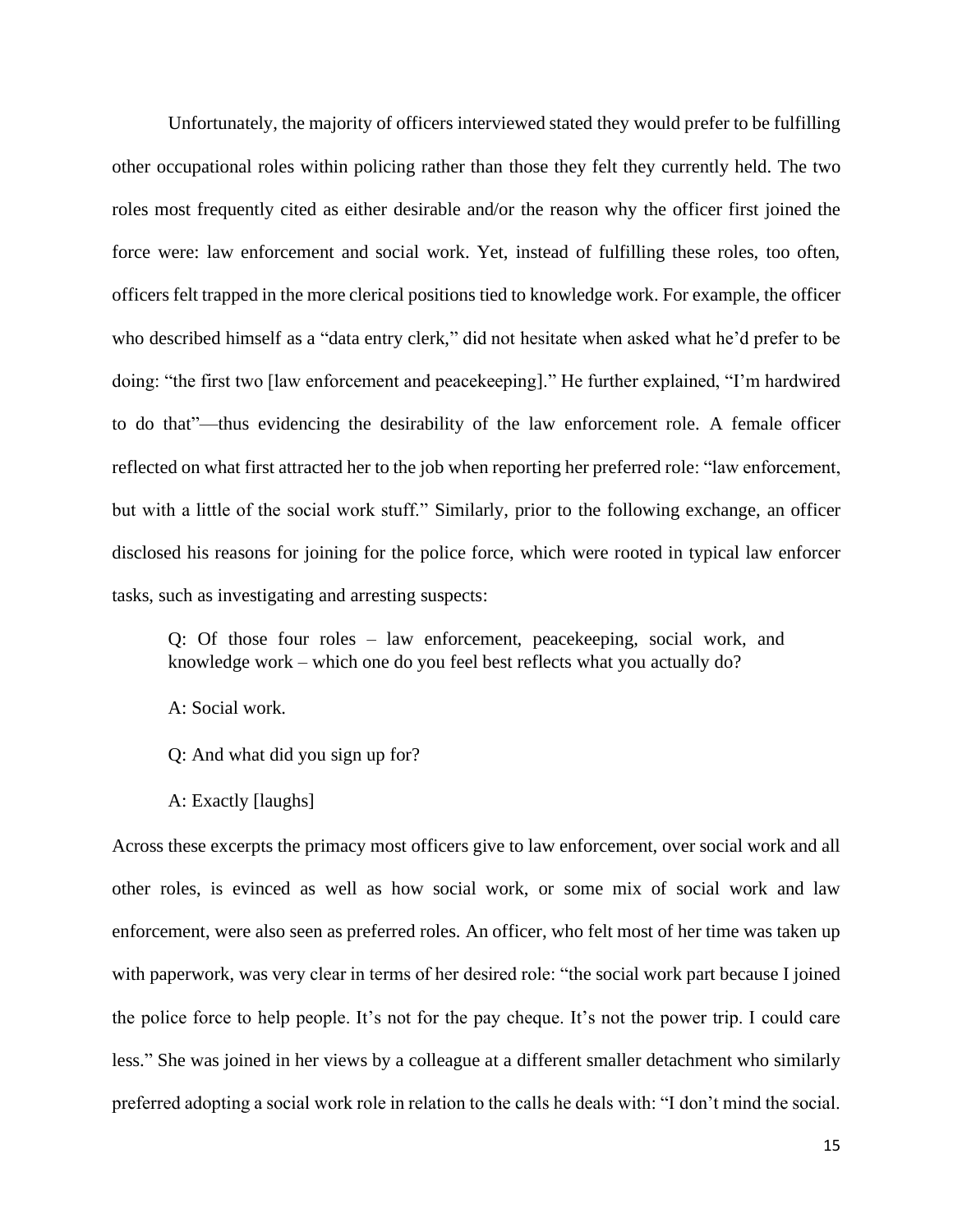I like talking to people, because sometimes that can keep it out of the courts." Overall, the positioning of law enforcement, social work, or a combination of the two as preferred roles is evinced.

# **Theme 3: Role conflict**

Not surprisingly, officers who felt entrapped in what they perceived to be an undesirable occupational role expressed frustration and discontent, often speaking in disparaging tones about some of the many demands placed upon them by the community or organization. Referring to the volume of paperwork officers must generate for internal and external purposes, for example, one officer described himself as "a paperboy." Another was clearly unhappy about spending a significant portion of his time filing reports when he wanted to be on patrol: "I always say that they trained me to kick down the door and not write a report." As these excerpts demonstrate, of all the roles that officers adopt, the one that generates the most notable degree of frustration is the knowledge worker role that tied to paperwork and the need to generate statistics for internal and external use. The associated frustration was expressed by many officers, across detachments:

My job is data entry. That is my job. It is not to solve crime. I'll tell you, nobody cares if I solve the crime.

…nobody cares about the work I do. They care about what I type. If I don't type anything … nobody cares that I did all the work.

Because it doesn't count as a statistic, unless you clear something.

The data entry, you know what? You could hire a 15-year-old who knows how to type. These excerpts come from officers whose desired roles varied, however their inability to take on such roles, albeit doing activities tied to law enforcement or "helping people", created role strain causing internal tensions (Goode 1960). Many officers felt trapped in seemingly endless and time consuming knowledge work that offered little gratification and was an added source of pressure given its quantity appeared insurmountable—officers could never get ahead. Further, they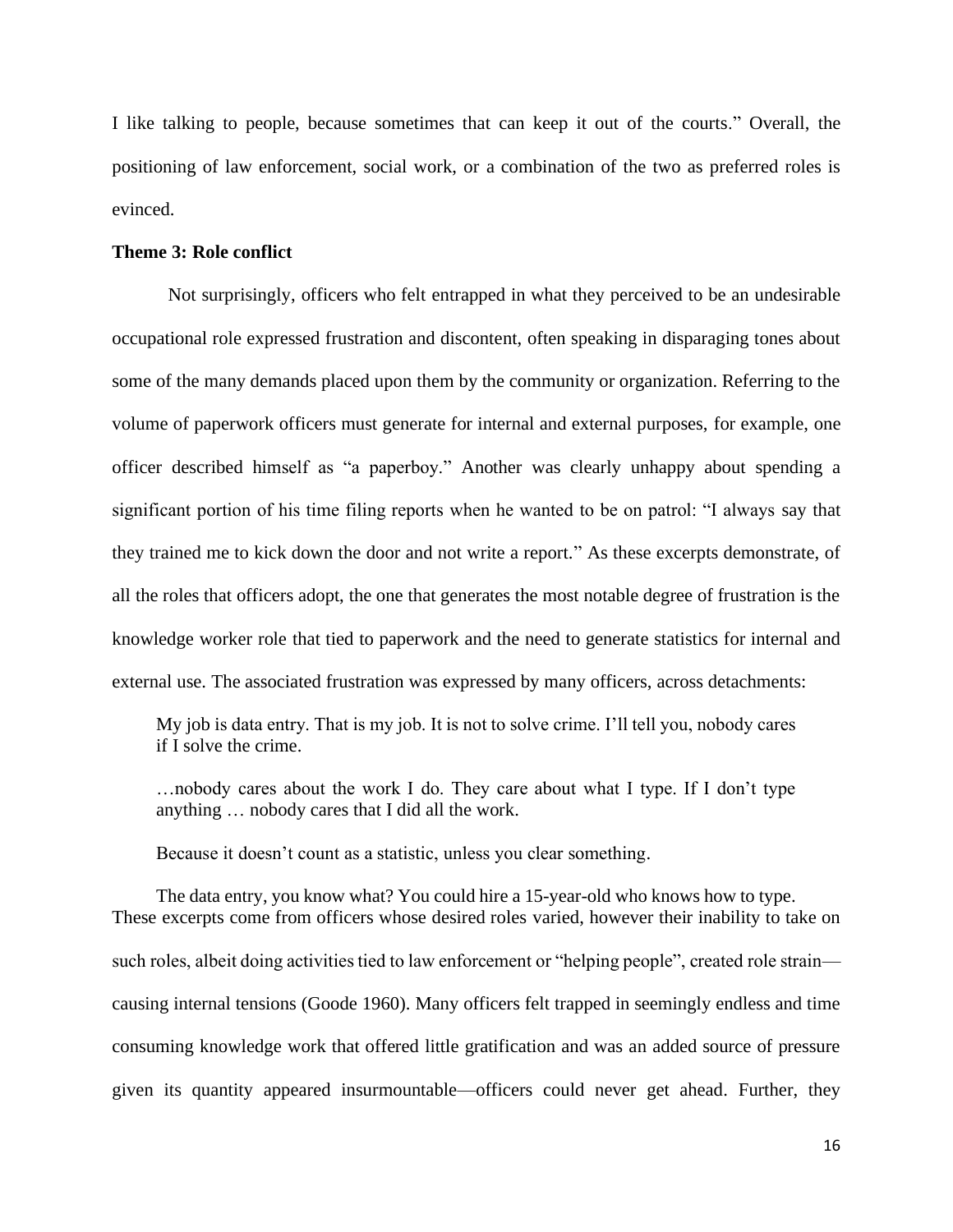consistently shared a sense of being undervalued given the duties they felt they spent much of their time performing could be done by an untrained "15-year-old who knows how to type".

This feeling of being undervalued is perhaps a byproduct of policing in remote, rural areas where officers are often required to deal with calls for service that larger, municipal police services might refer to other community resources for resolution. As an example, one of the researchers observed officers handle several calls from various parties regarding neighbor and interpersonal disputes. In the former case, an ongoing feud between neighbors was observed to have consumed the time of three different police officers, who each had to lecture the disputants over the fact that their problems 'were not police matters'. One of the officers, who had spent nearly an hour explaining the limits of the law to one side, and then to the other, subsequently described himself in clearly frustrated tones as "a glorified hand holder." While, to exemplify the latter, an individual who was involved in a 'break up' with his girlfriend called the detachment to request an officer help him pick up his belongings, despite the fact there was no reason to believe violence would ensue. In both examples, the officers clearly express role strain founded on frustrations, laced with feeling undervalued, even taken advantage of or misunderstood by community members. The role of police appeared to be conflated with that of a general service provider when disagreement ensued rather than of individuals responsible for upholding the law, preventively and reactively.

Not surprisingly, such strain also became apparent when frustrated officers introduced another task they described too often performing, that of 'babysitting', which was sometimes a form of peacekeeping and other times social work. An officer who objected to 'babysitting' members of his community cited the following story as an example of the type of calls he finds difficult to reconcile with his vision of a career in law enforcement:

I had a guy call me about two and a half months ago, I think, and he said that he had taken over payments of a quad that belonged to his father, his father couldn't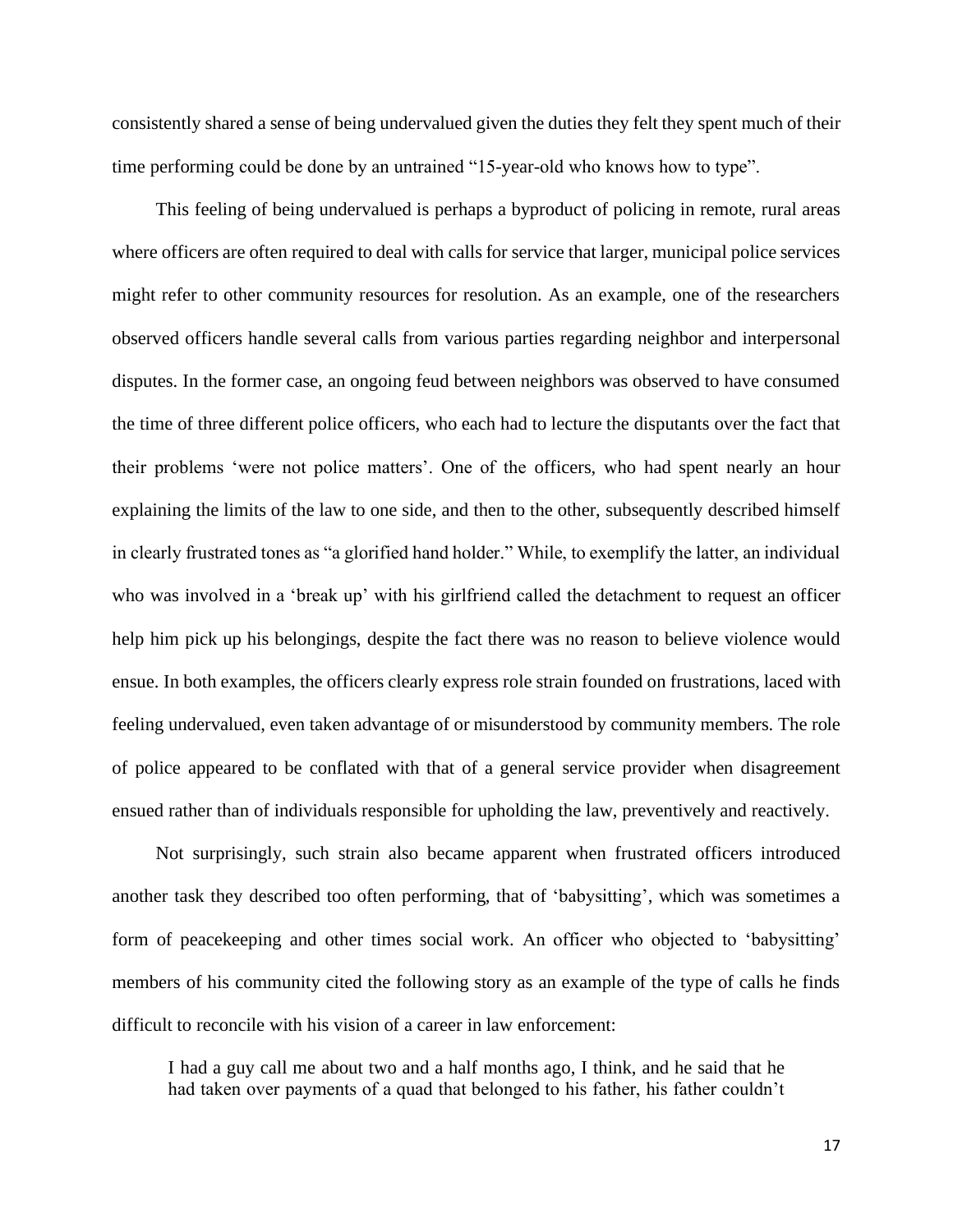afford to make the payments, so he was making the payments. The quad was now his. But his father was now telling him when and where he could use the quad, and he wanted to know if it was legal for his father to do that.

As evinced above, officers felt they spent too much time responding to matters that would best be left to 'parenting' or even simple communication and thus failed to utilize their skillset or that fall in line with their perceptions of their occupational responsibilities.

As noted previously, police detachments within this province cover large geographic jurisdictions. In some instances, a detachment with 10 or fewer officers may be tasked with responding to calls for service within an area that is a two to three hour drive from end to end. This means that police officers in such work environments often felt they were doing little more than reactive policing when they wanted to be engaged in more proactive, social work oriented tasks: "I sit by my desk and wait for the phone or the radio to go off," one frustrated individual explained. Again, experiences reinforcing feelings of frustration and being undervalued—intensifying the inner struggles inherent to role strain.

A number of participants were also openly demoralized by the role conflict they were experiencing. When asked which role she would cite to describe the nature of her work, an officer in another small detachment replied:

A: Law enforcer, I guess.

Q: And ideally what would you like it to be? When you signed up, what did you view your role as?

A: I guess I felt like I was going to help people. I don't feel like I am helping people …

Q: Do you really not feel like you're helping people?

A: No, I don't.

Q: Is that very dissatisfying?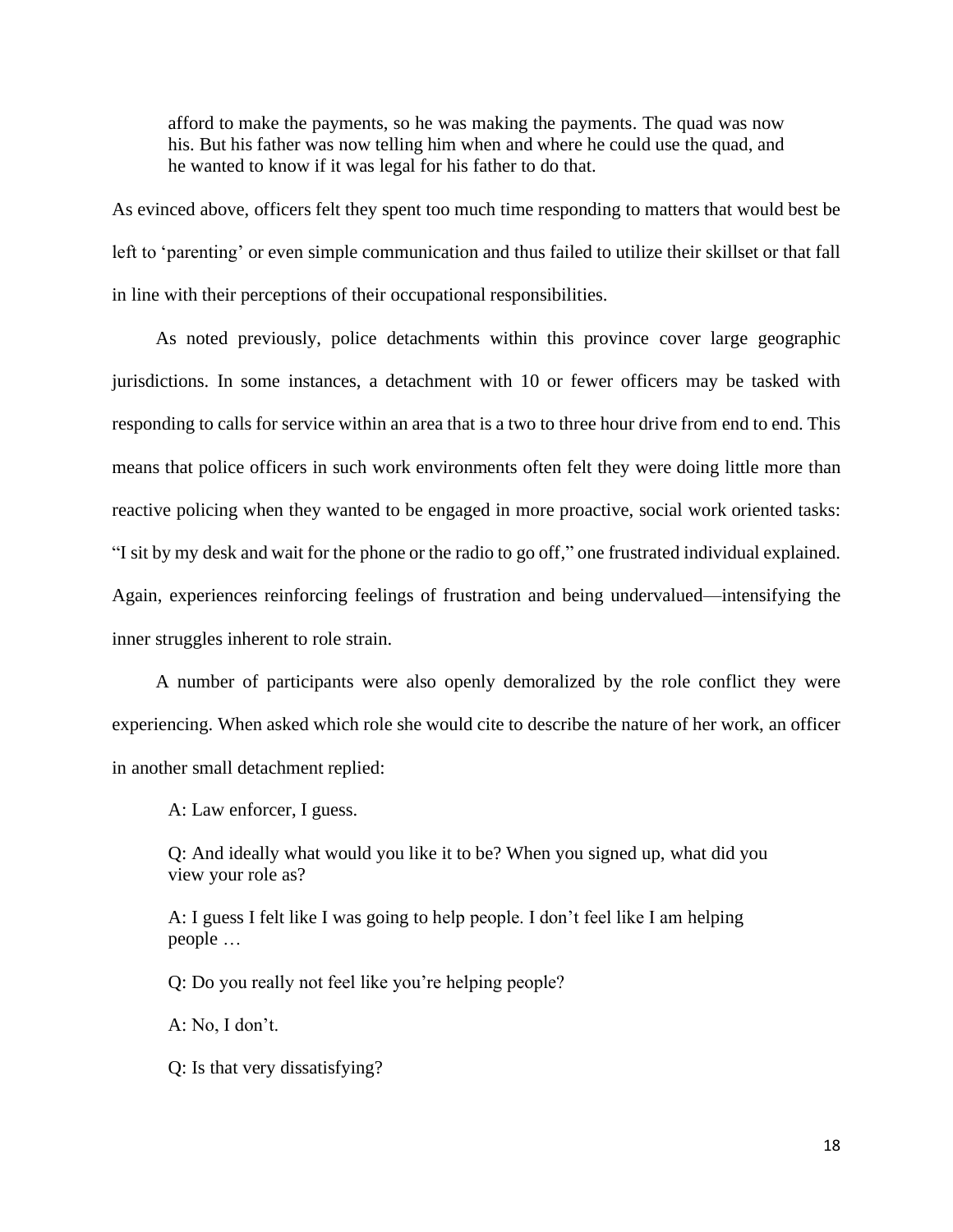A: It is and frustrating.

As evinced in this officer's words, she chose to use the term 'frustrating' to describe the scope of her occupational responsibilities and roles.

Indeed, the nature of the police organization studied, and its requirement that general duty officers be generalists who are able to work within a range of very different communities, and at times very different occupational tasks, was cited as another - and paramount – factor underlying officers' experiences of role conflict. Although one officer was now happier, ever since she had switched provinces and was no longer being given speeding ticket quotas, she still felt constrained by the calls for service and paperwork demands she faced. She felt such tasks did not permit her to do the type of community policing she preferred: "I find in this organization, we don't let you chose what you're good at." This point was similarly raised by a police officer, who self-reported being better suited for social work activities, but who had been assigned to a busy detachment where his time was largely spent performing law enforcement and peacekeeping tasks. When asked about his expectations on joining the force, he said:

I had essentially thought I would have more time for community building at that time. I thought we would have more time to be more engaged with the community … I find when you're in a busier detachment, by the time you do what you have to do there, God, there's not much time left over, especially when you have families.

As evinced above, and perhaps not surprisingly, a number of officers expressed feelings of dissatisfaction and demoralization as a result of role conflict—embedded in the disconnect they felt between their occupational desires and interests versus the role(s) they actualize when on duty. One officer said in relation to what she perceived to be some of the more stressful aspects of the social work role she is forced to adopt: "sometimes you wonder why you do it." Most of the officers who expressed similar sentiments were junior in rank and with less than ten years of service, although not exclusively so. One veteran officer spent nearly two hours discussing his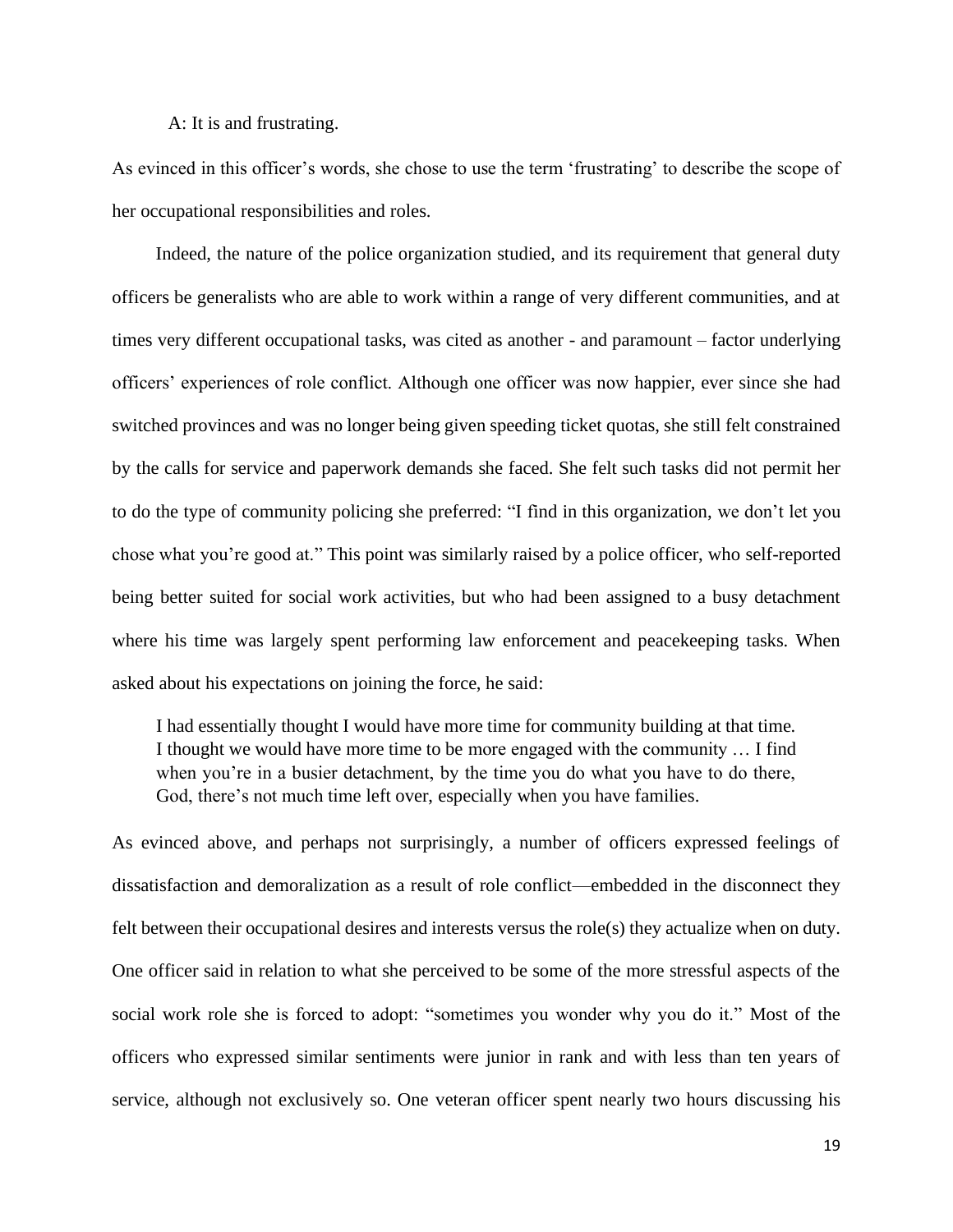work frustrations with one of the researchers, thanking her afterwards for "the therapy session" – which was not an isolated occurrence. Similarly a junior officer at another detachment said of his interview, during which he also shared his own feelings of demoralization, at its conclusion: "that was like therapy." The fact that talking about their occupational demands and practices left officers feeling somewhat relieved to be able to express their concerns further evinces the degree of role strain, and associated inner tensions, they experience in their occupational position.

# **Lessons learned: concluding remarks**

Men and women choose to enter the field of policing in light of their, among other factors, perceptions of what the occupation entails. In our study of police officers working in rural and remote areas, we reveal, first, how officers operationalize, singly or in combination, their roles as law enforcers, peacekeepers, social workers or knowledge workers, . Then we examined their experiences of role strain as a result of mismatches between their desired versus actual occupational role(s). The majority of officers in our sample voiced the desire to hold either the law enforcement or social worker role, which they saw as being mostly closely associated with their perceptions of what it means to be a 'police officer.' However, , most felt they performed tasks related to less desirable roles, such as knowledge work or peacekeeping. Certainly, the limiting of much of their daily work to 'paperwork' or data entry tasks was a consistent source of role strain, particularly for people who did not want to be sitting at a desk and instead preferred to be active on patrol. Others experienced role strain when they felt undervalued in light of the calls for service they received and thus were required to respond to, particularly if they felt their occupational responsibilities t closely resembled 'parenting', 'babysitting' or the resolution of non-policing matters. This role strain was accompanied by feelings of frustration, dissatisfaction, and resulted in inner tensions that hindered the

20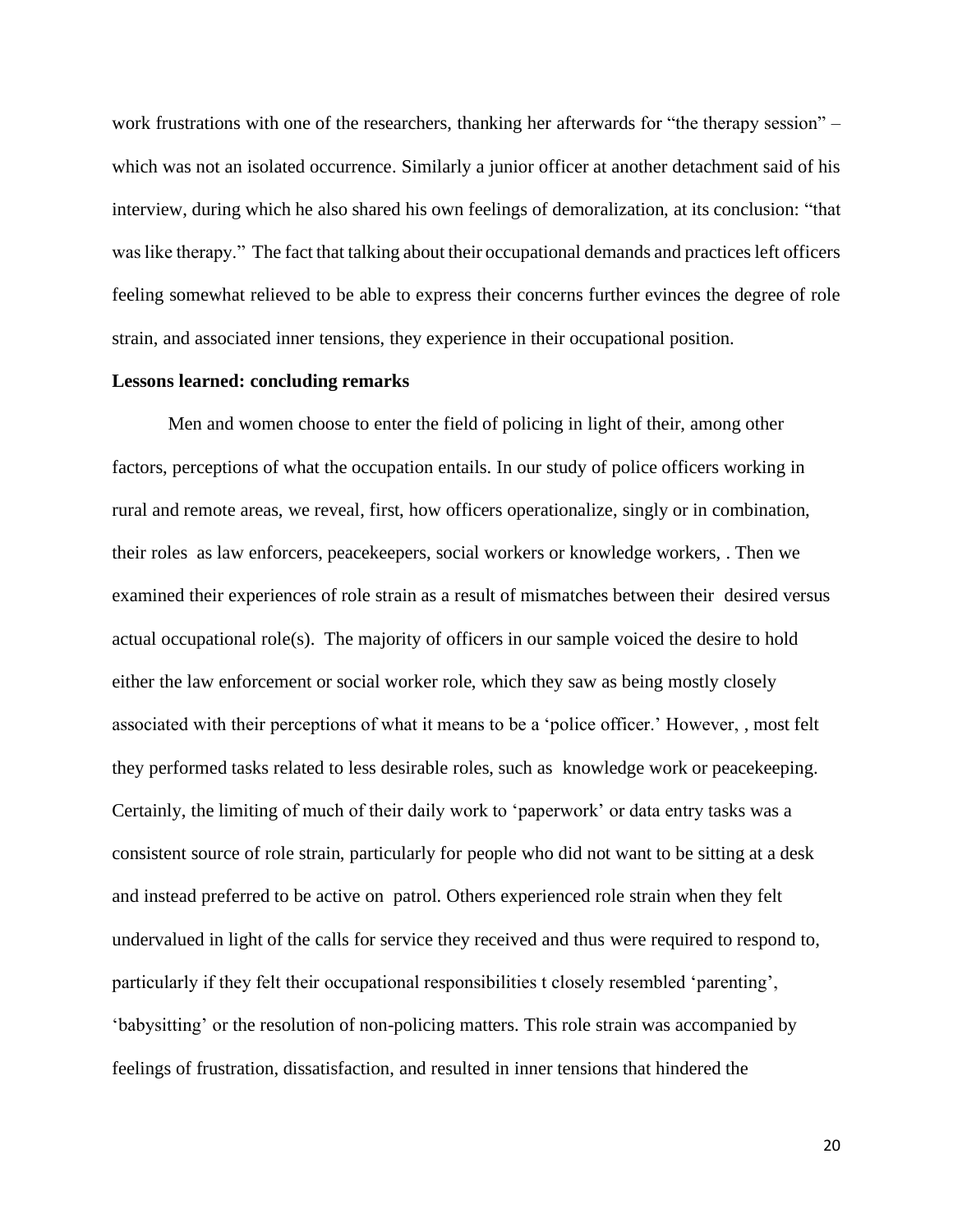occupational wellbeing of members of the police force. Not surprisingly, some officers presented as demoralized.

Our analyses offer support for the contention that policing in rural and remote areas differs can differ signification from the occupational demands and responsibilities found in urban centres (Decker 1979; Crank 1990). As such, efforts need be directed to recruiting police officers with generalist approaches to police work and flexible perceptions of what the position entails in order to find individuals who will not only excel at policing in remote or rural jurisdictions, but who will be less likely to experience role strain. In relation to the latter, we note that tensions and frustrations associated with role strain can be detrimental for the wellbeing of the affected persons and further may compromise the overall effectivity of the policing force in comparison to dedicated, satisfied employees. Training initiatives should also take into account the diverse nature of the policing role in rural and remote areas, including the 'fishbowl effect', the smaller population sizes, the vast geographical areas to be covered, the frequent lack of technology and resources, among other factors, in order to ensure officers are prepared for the challenges unique to rural policing they will likely experience. In short, there needs to be specific recruitment and training for officers working in rural areas.

# **References**

Banton, Michael. 1964. *The Policeman in the Community*. London: Tavistock.

- Biddle, B. 1986. 'Recent Developments in Role Theory.' *Annual Review of Sociology*, 12(1): 67-92.
- Bittner, E. 1967. "The Police on Skid-row: A Study of Peace Keeping." *American Sociological Review* 32(5): 699-715.
- Bittner, E. 1990 [1970]. *The functions of the police in modern society.* Cambridge, MA: Oelgeschlager, Gunn & Hain.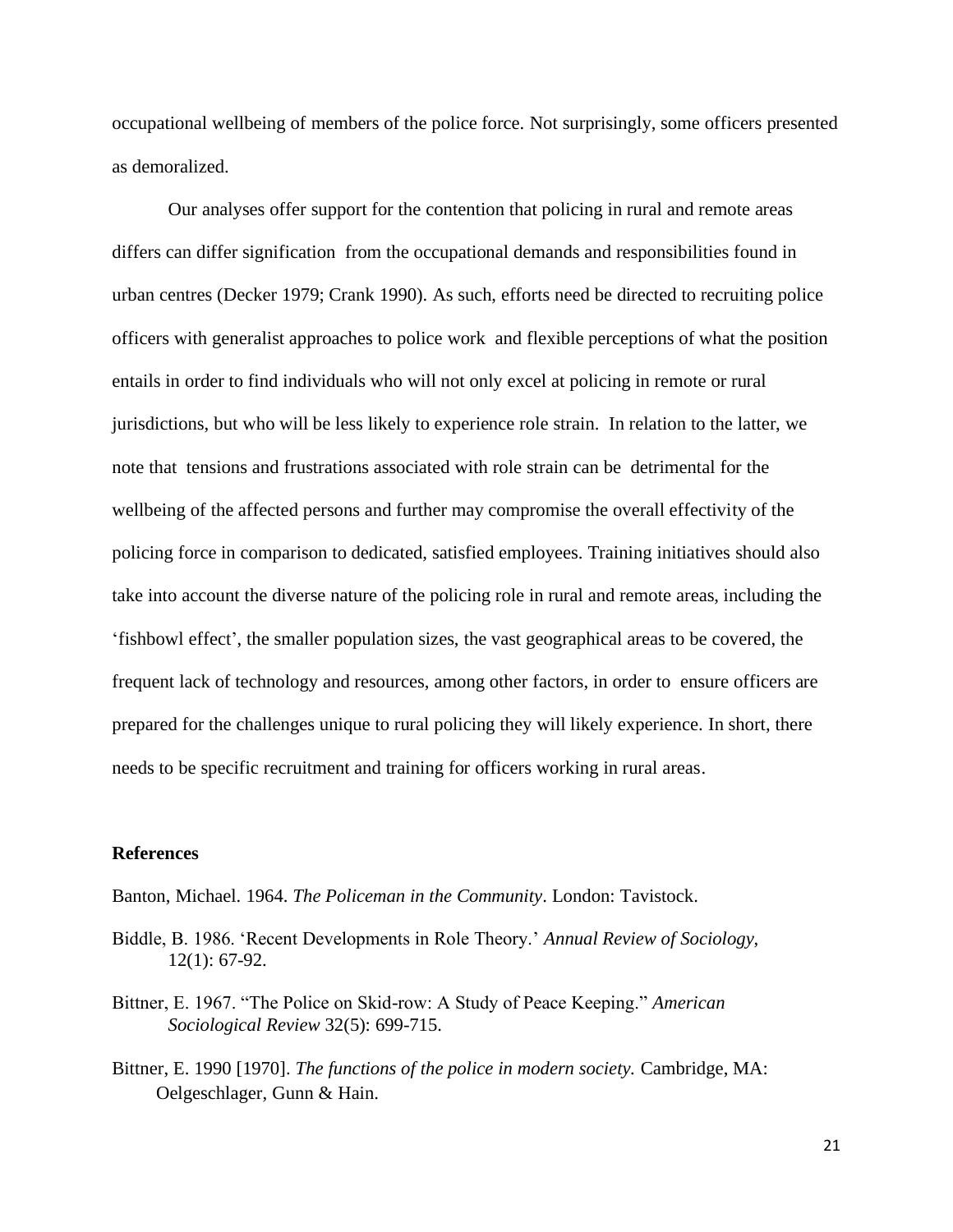Brodeur, J-P. 2010. *The Policing Web*. Oxford, Eng.: Oxford University Press.

- Brodeur, J-P and Dupont, B. 2006. 'Knowledge Workers or "Knowledge" Workers?' *Policing & Society*, 16(1): 7-26.
- Crank, P. 1990. 'The Influence of Environmental and Organizational Factors on Police Style in Urban and Rural Environments.' *Journal of Research in Crime & Delinquency*, 27(2): 166-189.
- Decker, S. 1979. 'The Rural County Sherriff: An Issue in Social Control.' *Criminal Justice Review*, 4(2): 49-59.
- Ericson, R. 1981. *Reproducing Order*. Toronto: University of Toronto Press.
- Ericson, R. and Haggerty, K. 1997. *Policing the Risk Society*. Toronto: University of Toronto Press.
- Herbert, S. 2001. "Policing the contemporary city: Fixing broken windows or shoring Up neoliberalism? *Theoretical Criminology*, 5(4): 445-466.
- Johnson, R. 2012. 'Police Officer Job Satisfaction: A Multidimensional Analysis.' *Policy Quarterly*, 15(2): 157–176.
- Linton, R. 1936. *The Study of Man*. New York: Appleton, Century, Crofts Publ.
- Loyens, K. 2014. 'Rule bending by morally disengaged detectives: an ethnographic study.' *Police Practice and Research*, 15(1): 62–74.
- Malm, A., Pollard, N., Brantingham, P., Tinsely, P., Plecas, D., Brantingham, P., Cohen, I. and Kinney, B. 2005. 'A 30 Year Analysis of Police Service Delivery and Costing: 'E' Division.' Available at: https://www.ufv.ca/media/assets/ccjr/ccjr-resources/ccjr-publications/30\_Year\_Analysis\_ \_%28English%29.pdf
- Manning, P. 1977. *Police Work: The Social Organization of Policing*. Cambridge, Mass.: MIT Press.
- Mead, G. 1934. *Mind, Self, and Society.* Chicago: [University of Chicago Press.](https://en.wikipedia.org/wiki/University_of_Chicago_Press)
- Merton, R. 1957. 'The Role-Set: Problems in Sociological Theory.' *British Journal of Sociology*, 8(1): 106-20.
- Muir, W. 1977. *Police: Streetcorner Politicians*. Chicago: University of Chicago Press.
- Pelfrey, W. 2007. 'Style of policing adopted by rural police and deputies.' *Policing: An International Journal of Police Strategies & Management*, 30(4): 620 -626.
- Sandy, J. and Devine, D. 1978. 'Four Stress Factors Unique to Rural Patrol.' The Police Chief, 45: 42–44.